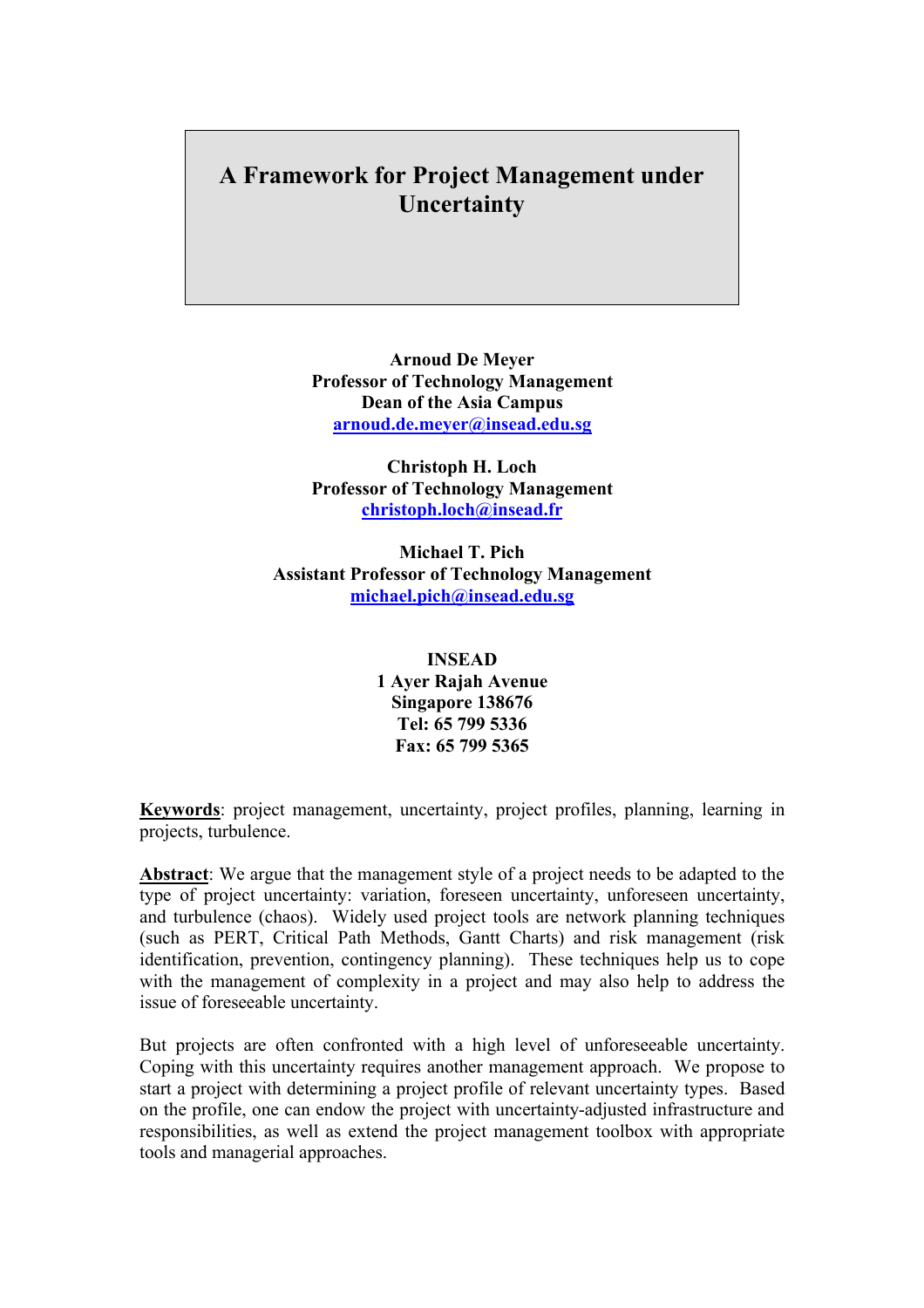#### **1. INTRODUCTION**

In executing operational activities, organizations often find it useful to make a distinction between *processes*, the systematic execution of repetitive activities, and *projects*, the one-time execution of more or less unique activities. In today's new 'new' economy, the second form of operations is gaining in importance as more and more activities are carried out as projects. One can find many reasons for this shift of emphasis. The fast pace of competition requires constant innovation. Betterinformed customers require customization. Internationalization and constant mergers and acquisition require more agility. In short, the current business environment requires constant change, and implementing change entails the need to manage projects.

A project can be defined as a unique set of activities with more or less clearly defined objectives, carried out within a limited budget and limited time span. Typically, project management requires paying attention to two major areas of responsibility: (i) *managing tasks*; and (ii) *managing stakeholder relationships*. What makes life difficult for most project managers is project complexity and uncertainty.

Managing project complexity is not the focus of this paper. Herbert Simon defined complexity as a system "made up of a large number of parts that interact in non-simple ways, … [such that] given the properties of the parts and the laws of their interactions, it is not a trivial matter to infer the properties of the whole"<sup>1</sup>. It is important to recognize that the early project management techniques were often developed to help the project manager manage complexity. We commonly observe two major sources of complexity in projects: task complexity and relational complexity<sup>2</sup>. *. Task complexity* refers for example to the number of interacting components of the project. These can be activities in the traditional sense, or, more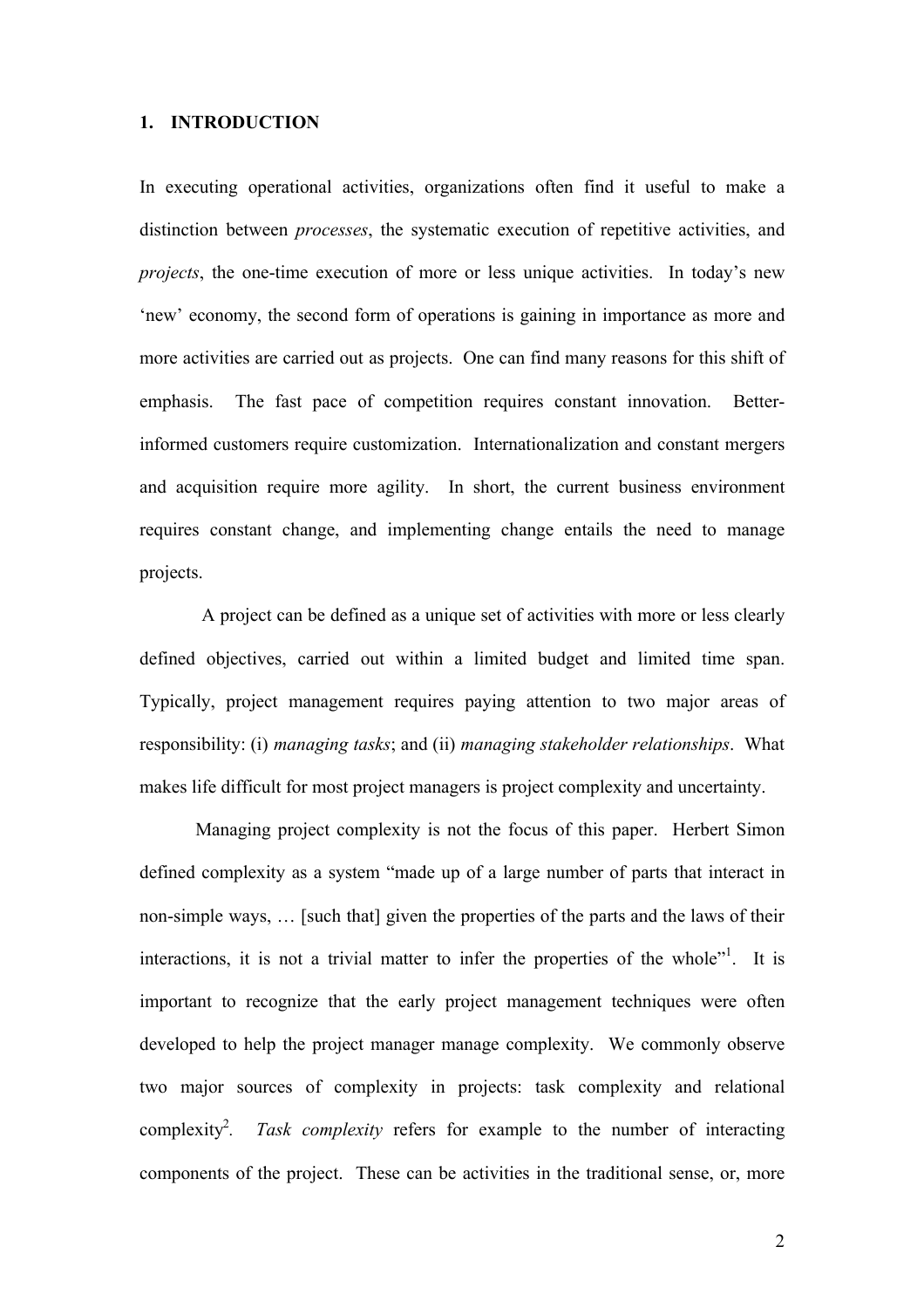generally, distinct influences on the shape and success of the project. Network activity techniques e.g.  $PERT<sup>3</sup>$ , the critical path method or the use of Gantt charts are often used to handle this task complexity. The second type of complexity, *relational complexity*, is caused by a variety of multiple stakeholders with conflicting interests. These conflicting interests can lead to disagreements about project goals and about priorities among tasks and features of the project outcome. This type of complexity can be handled with well-known techniques, such as linear responsibility charts or force field analysis.

*Uncertainty* is, of course, not a neglected concept in project management. Early development of activity network techniques in the 1950s, such as PERT (Program Evaluation and Review Technique), recognized the possibility of variation in task durations. These techniques were extended in the 1960s to incorporate probabilistic branching (e.g. Graphical Evaluation and Review Technique<sup>4</sup>). Qualitative approaches, such as the Synergistic Contingency Evaluation and Review Technique<sup>5</sup>, and Analysis of Potential Problems<sup>6</sup>, were developed to guide project managers to prepare for uncertainty with risk prevention and contingency planning.

This extensive literature on project planning has developed our understanding of scheduling tasks in complex and uncertain projects, describing such well-known techniques as the critical path method (CPM). There is also extensive knowledge on how to handle the relationships with the stakeholders, utilizing such tools as contract formalization and enforcement, responsibility charts, force field analysis, and conflict management.

Our experience with and analysis of 16 projects (see Appendix 1) from industries as diverse as internet applications, real estate construction, specialty chemicals and pharmaceuticals, aerospace, computers, and telecommunications,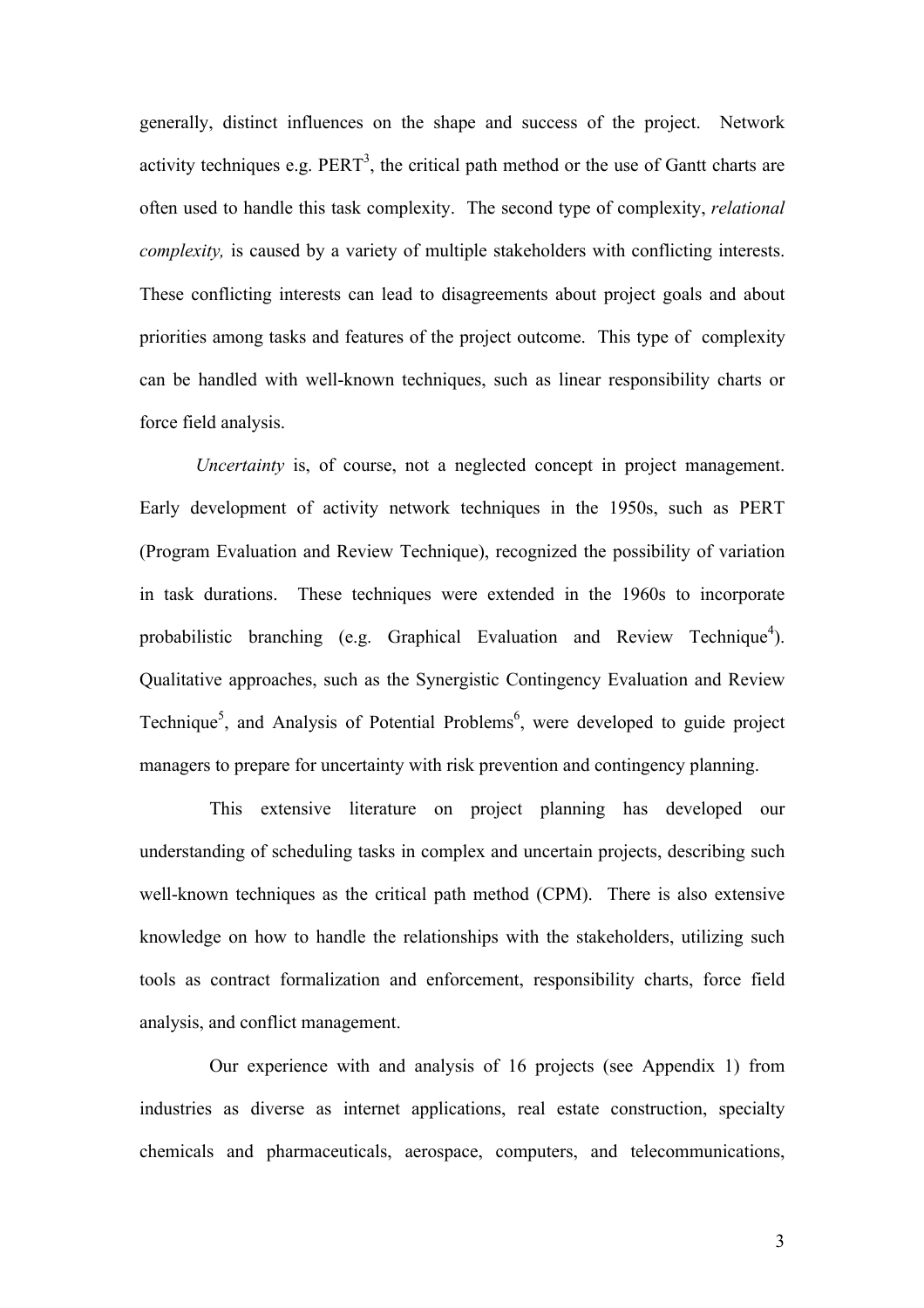indicates that project managers are familiar with these tools and concepts. They master the planning techniques and understand their usefulness for structuring and communicating about the project. However, the most successful project managers have an ability to enhance this by (instinctively) matching their project management style and toolbox to the *nature of uncertainty in the project*.

Warren McFarlan recognized this need in major IS projects back in the 1970s, suggesting that "(w)hile there may indeed be a general-purpose set of tools, the contribution each device can make to planning and controlling the project varies widely according to the project' characteristics. $\frac{1}{10}$  He concluded that uncertainty required adapting the management style to the project uncertainty profile, as measured by the three dimensions of project size, experience with the technology, and project structure.

While many authors (e.g. Shenhar and  $Dvir^8$ ) have characterized project uncertainty or uncertainty in terms of the technological environment or market setting, still others, e.g. Schrader et al.<sup>9</sup>, have offered a more general characterization, such as differentiating between *uncertainty*—where the influence variables and their relationships are known, only the values of the variables are unknown—and *ambiguity*—where the variables and/or their functional relationships are unknown, requiring changing mental models.

These characterizations have made significant contributions to the theory and practice of project management. But our analysis suggests that, from the standpoint of project management styles and toolbox, it is useful to consider the following four major types of uncertainty when profiling a project (see Table 1): (i) variation; (ii) foreseen uncertainty; (iii) unforeseen uncertainty; and (iv) chaos or turbulence.

#### INSERT TABLE 1 ABOUT HERE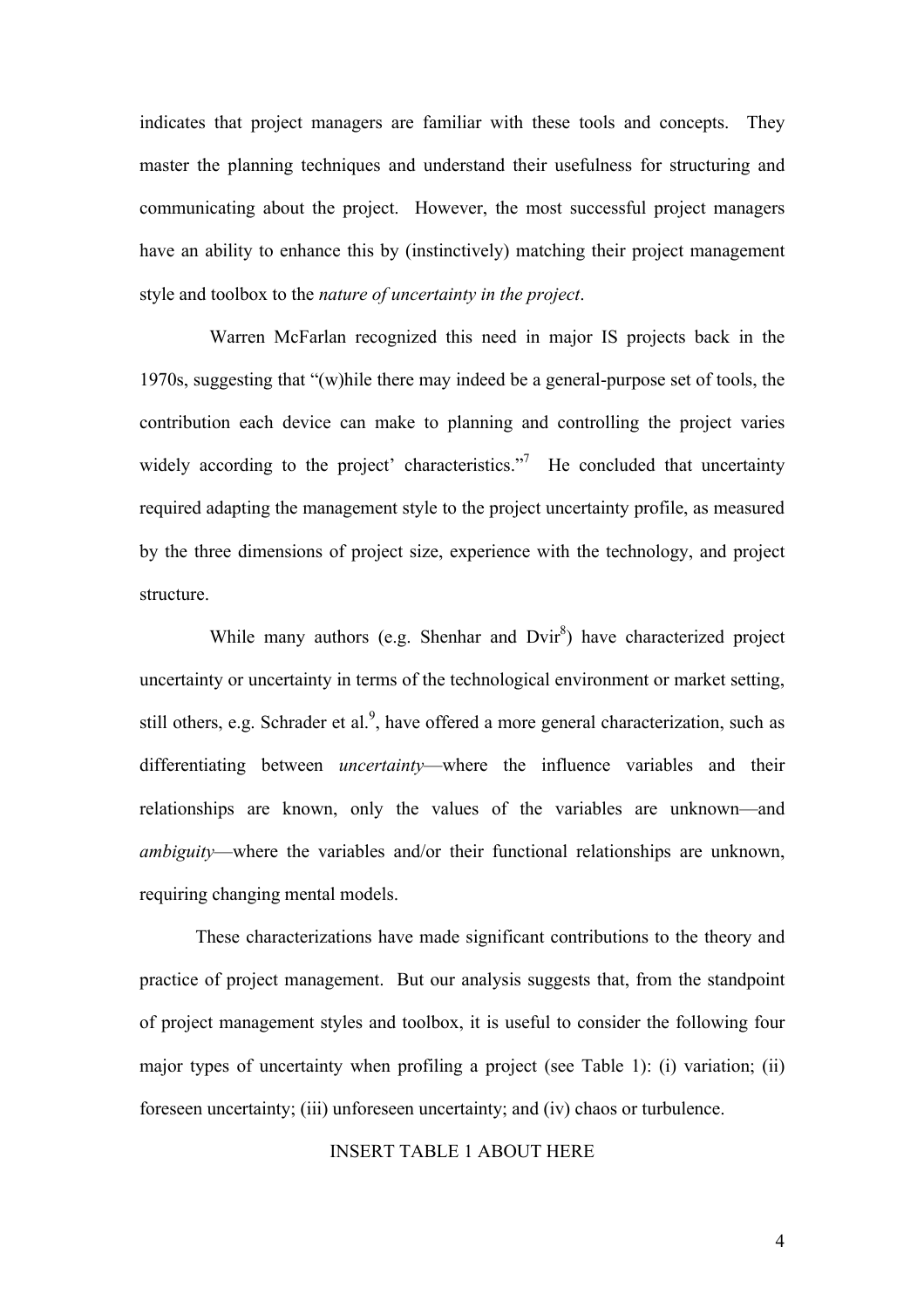In order to develop this view, we first define the different types of project uncertainty and propose the project management style and toolbox appropriate for different project characteristics. We then suggest a pragmatic approach to project diagnosis and management under uncertainty.

## **2. PROJECT UNCERTAINTY AND MANAGEMENT STYLE**

We have claimed in the introduction that a project manager's style and toolbox must reflect the uncertainty profile of the project, as measured along four dimensions of uncertainty: (i) variation; (ii) foreseen uncertainty; (iii) unforeseen uncertainty; and (iv) chaos or turbulence. Table 1 summarizes these four dimensions of uncertainty<sup>10</sup>.

Categorizing uncertainty may be a nice academic exercise. The real question is whether such a classification has any relevance for project management. We argue that each type of uncertainty requires a *different management approach* in terms of: (i) project management style; (ii) managing tasks; and (iii) managing relationships. Our ideas are summarized in Table 2. In each of the boxes of this table, we have outlined the general approach first and then suggested the methodology to be used below it.

#### INSERT TABLE 2 ABOUT HERE

We purposefully choose the word 'uncertainty' as opposed to 'risk' to emphasize that we are concerned here with factors that influence project outcomes, not the outcomes themselves. It is important to note that uncertainties do not only represent threats, they can also offer opportunities. The extent to which these threats and opportunities manifest themselves in terms of either negative or positive outcomes to the project (i.e. risk) can be managed, somewhat, by good project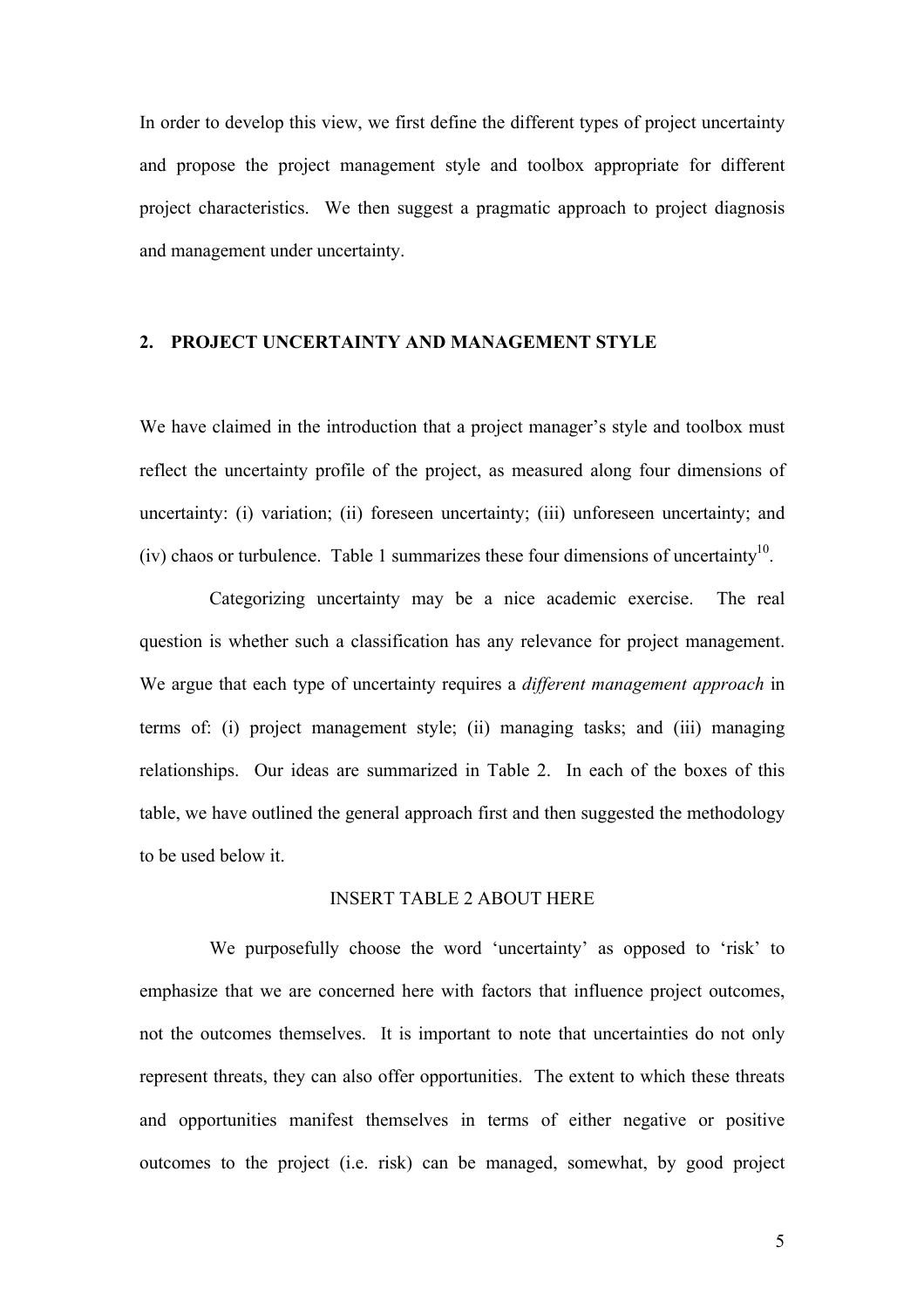management. For example, a "side-effect" in drug development may indicate an alternative application of the drug to an unrelated indication. Our claim is that successful project managers manage project uncertainty by tailoring their project management style and toolbox to the particular project's uncertainty profile.

#### *Variation*

Variation in activity durations, costs and the exact performance level delivered by resources is a common source of project uncertainty. This means that the nature and sequence of the relevant activities, as well as the objectives of the project, are well known, and thus, the project plan is detailed and stable, but project schedules and budgets exhibit variation around their projected values.

A typical example would be the implementation of a construction project. The experience of previous projects allows the manager to develop a detailed plan, but the exact project duration and cost will vary, more or less, around their projected values. A myriad of small influences play a role, each too small to be considered separately. For example, the construction schedule of INSEAD's new Singapore campus was influenced by events such as worker sickness, weather, individual errors, parts not delivered by a contractor, or some problems being harder than anticipated.

What happens if the project is confronted with variation in activity durations, costs and/or performance? The manager may start with a detailed plan (Gantt chart, Critical Path), but must realize that variations in schedule, cost or performance may cause the critical path to shift during project execution. To avoid unnecessary firefighting, the project manager will need the capability to simulate different scenarios of timing, and may want to build in *buffers* at strategic moments in the project (as proposed by Goldratt<sup>11</sup> and applied routinely in software projects, see Cusumano and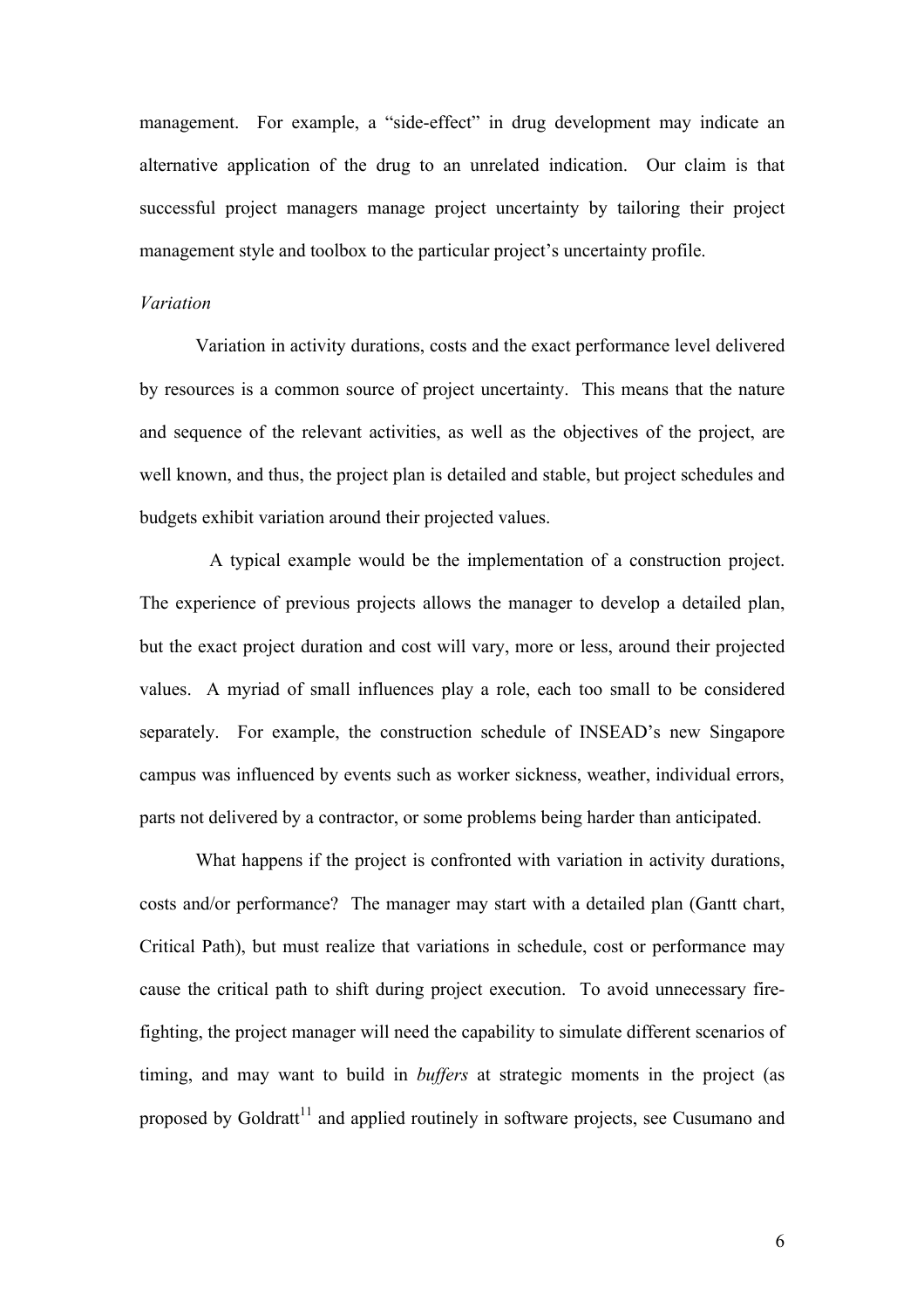$Selby<sup>12</sup>$ ). The project also needs appropriate control procedures to authorize changes $^{13}$ .

We have chosen to label this 'variation'*,* because it is parallel to common cause variation in total quality management (TQM), where statistical methods are available (e.g., control charts) to monitor variations without having access to all the numerous, small, underlying causes. A tracked performance variable—such as days ahead/behind schedule—can be used analogously to a Statistical Process Control (SPC) chart; as long as the variable stays within an acceptable range, no action is taken. However, once the tracked outcome falls outside of the control range—for example, more than x% behind schedule—problem analysis is performed to identify assignable causes, and preventive actions are taken to bring the project back on track to the target.

Another widespread approach is that of Earned Value Management: the difference between the budgeted and the earned value (or cost) of the project to date can be an indicator of potential deviation and the efforts needed to mitigate this deviation (a danger is that progress measures may be misleading)<sup>14</sup>.

In projects where variation is high, the project manager is first and foremost a trouble-shooter, someone who can identify when deviations arise and who will expedite the solutions to get the project back on track if and when necessary. Relationship management involves monitoring performance to identify 'casual deviations' from targets, and stimulating sufficient flexibility among suppliers, subcontractors and partners so that variations do not snowball during the project.

Consider, again, INSEAD's construction of the new Singapore campus: a delay may cause the non-availability of equipment that must be used elsewhere. Or the late delivery of window frames during the rainy season may halt all architectural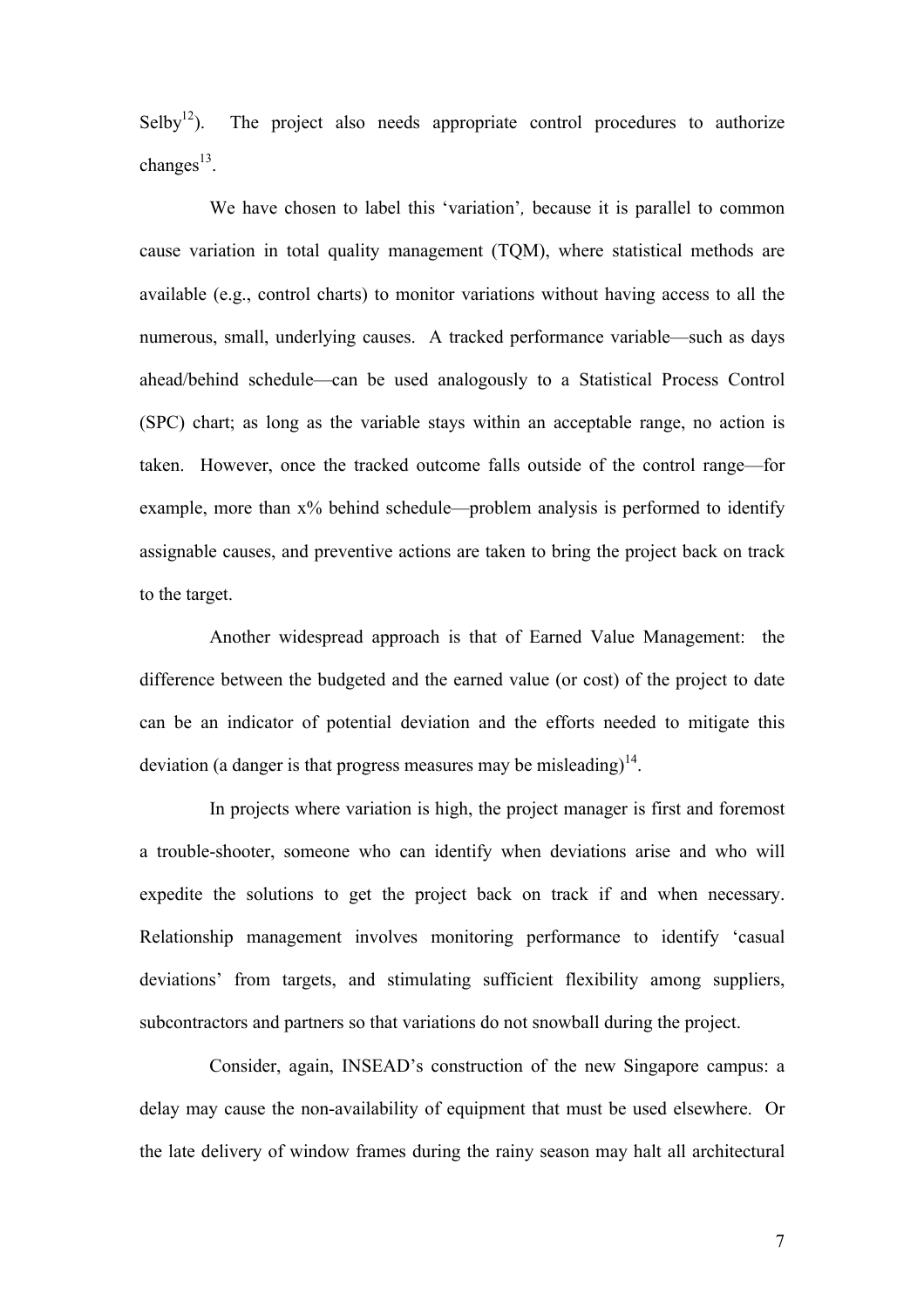work requiring a dry environment. A technique that can be useful here is the Linear Responsibility Chart, based on a detailed Work Breakdown Structure (tracking interactions among tasks).

#### *Foreseen Uncertainties*

Foreseen uncertainties are identified, but uncertain, influences in a project. Whereas variation may lead the project manager to expect a range of possible activity durations—for example, "activity x of the project may take anywhere between 32 and 48 weeks" due to a combination of a lot of small influences—foreseen uncertainty refers to a distinct and identifiable project influence that may have a singular impact on the project plan. That is, unlike variation, which foresees one single course of action (with "noise" around some outcomes), foreseen uncertainties may require anticipated "contingent paths" in the project plan ("let's switch from Plan A to Plan B").

For example, pharmaceutical development (e.g., see the Nopane project in the Appendix), is geared toward detecting and managing 'risks', mainly drug side effects. A drug typically has a small number of "probable" side effects that have been previously observed in related drugs. A side effect prompts, for example, a dosage change or a restriction on the drug usage to well controlled circumstances. In the context of risks, the side effect and the response to it are both *anticipated*. What is uncertain is whether this anticipated event (the side-effect) occurs or not. If it occurs, the anticipated "Plan B" is taken (the dosage change). In the context of anticipated risks, the occurrence "triggers" a previously planned response, but does not strictly require new original problem solving.

While it is still beneficial to utilize critical path methods for developing the project plan, it is now necessary to represent the influence of foreseen uncertainties as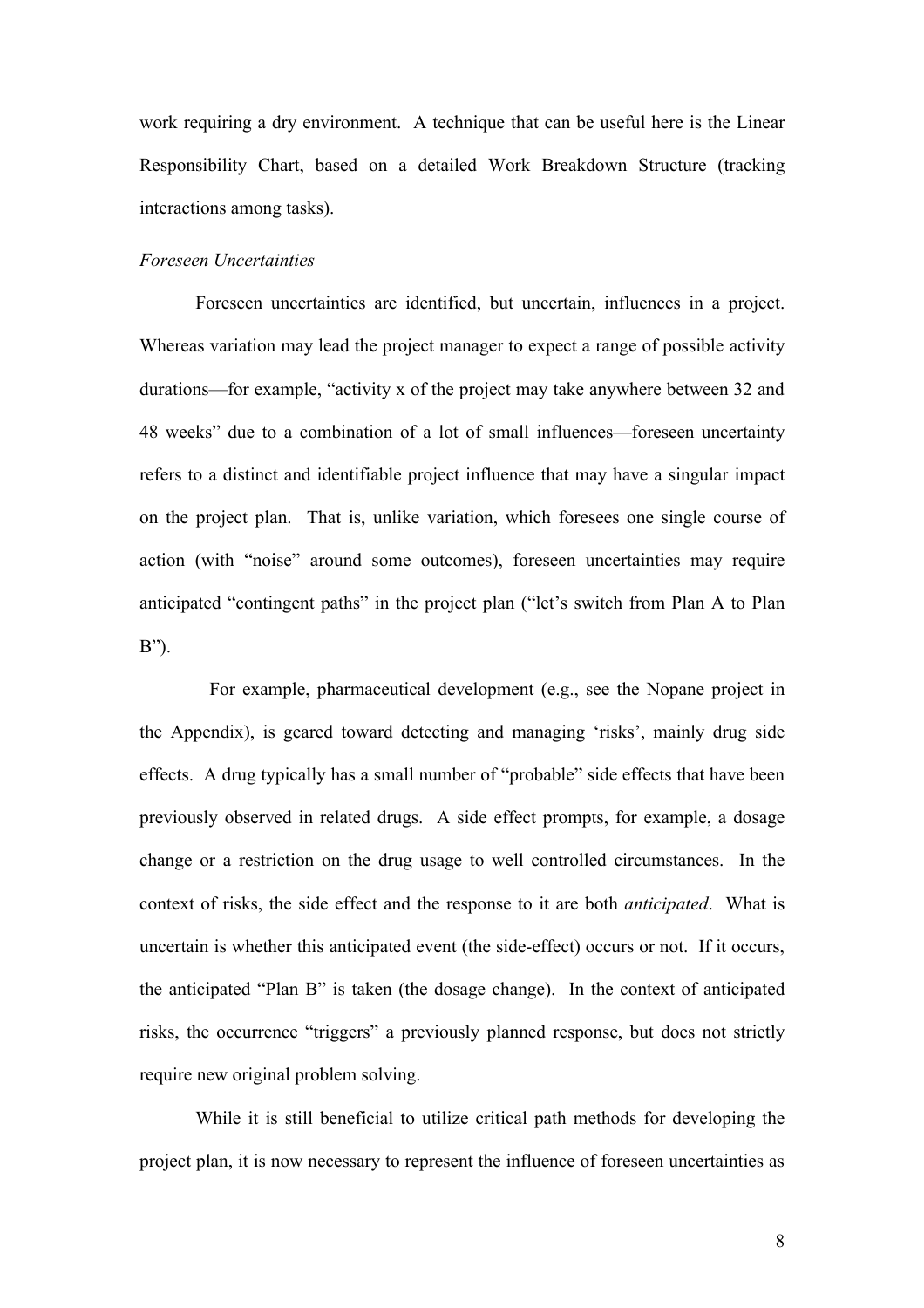alternative, though possibly similar, project plans. Foreseen uncertainties can be represented in a decision tree (second box of Table 2). This has the advantage of forcing the project manager to consider the effects of early decisions on later risks, and thus, later decisions. Branches in the tree reflect discrete outcomes, and may lead to different decisions being taken. Decisions—that is, responses to random outcomes—then influence future risks, and so on.

While it is straightforward to evaluate the options inherent in a decision tree, exercising these options does not come "natural" to many project managers. Their instinct is to chart a good course of action (formalized in a Gantt chart) and to try everything possible to successfully execute that course of action. Project teams are often reluctant to provide for multiple, parallel approaches and project targets, as this typically increases their own workload, and additional investments are required. In the Nopane example, the side effects of the drug could have been documented, and the impact on the success of the drug could have been managed. But the pressure to launch the (very promising) product, more or less according to the original schedule, ultimately contributed to neglecting some information that could have helped them create a successful product.

Foreseen uncertainty also affects how project management should approach stakeholder management. The project team in one of our samples liked to utilize the phrase "proactively occupy the white spaces in the contract." This meant that, through anticipating uncertainties, they could proactively write in the contingencies reflecting these uncertainties, possibly staking out a claim before other stakeholders had thought of it.

Thus, foreseen uncertainty requires disciplined risk management: the identification of potential events that could affect the project (as downside risks or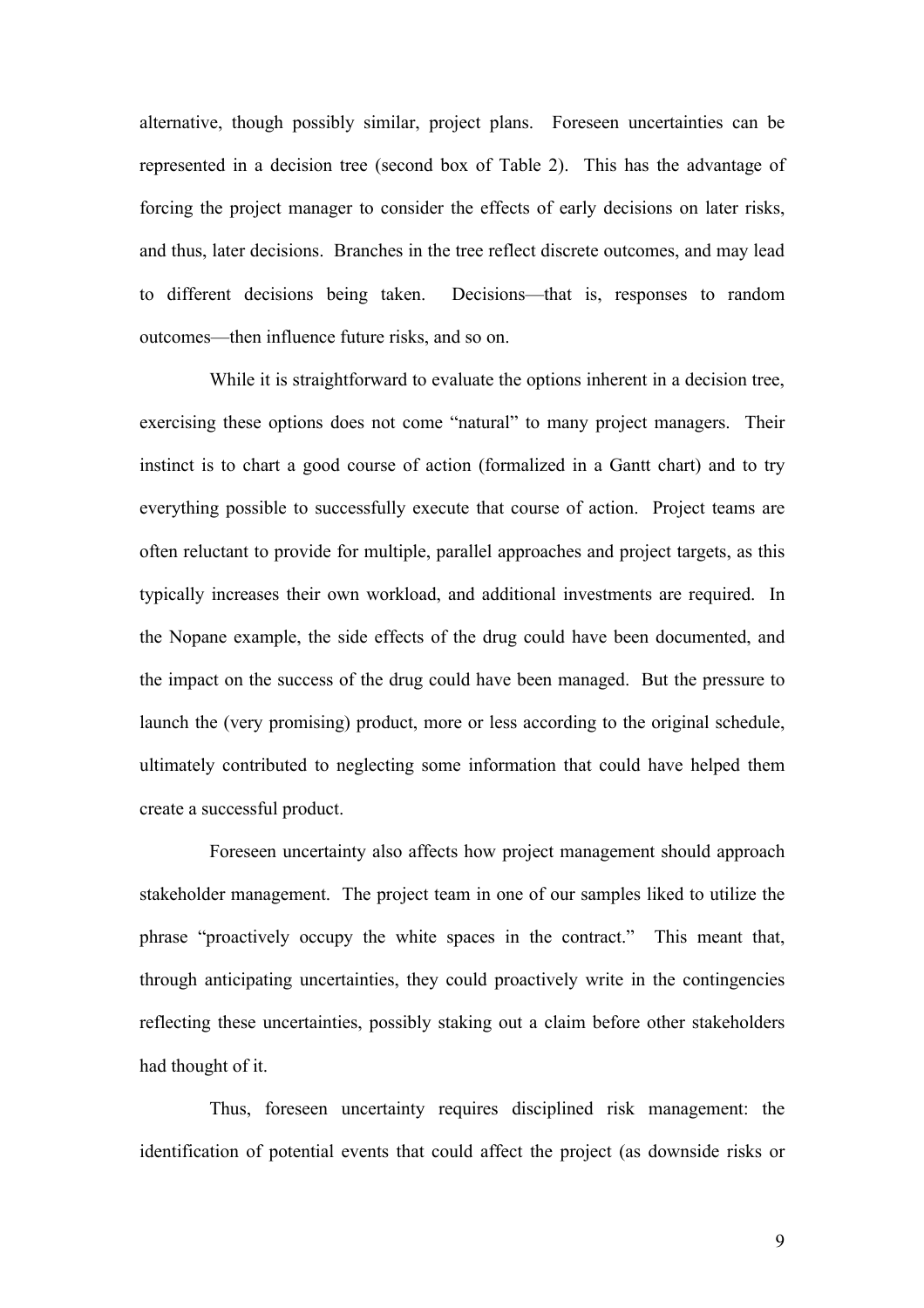upside opportunities, for example, with "risk lists"), followed by the planning of (a) preventive measures to block adverse events, and (b) multiple contingent courses of action that are then "triggered" by the events.

Progress tracking demands monitoring not only which activities have been completed, but also "which branch of the tree has materialized". The project manager must not only be able to trouble shoot, but also function as a 'reactive' consolidator of what has been achieved up to a certain stage in the project. All risks (e.g., incidents in the environment, or certain outcomes of the project work) must be constantly monitored and communicated to project stakeholders. Flexible contingent actions, depending on outcomes of key influence parameters, should be anticipated in the decision tree.

## *Unforeseen Uncertainty*

Unforeseen uncertainty is not formally identified in the project planning stage, that is, it is not anticipated, and a "Plan B" has not been formulated. While foreseen uncertainty is a major influence that can be anticipated (although the project manager can only estimate a probability of its occurrence), there are at times influences that cannot or are not foreseen. In the case of unforeseen uncertainties, the project manager does not have a predefined response to the event, either because the manager is not aware of the possibility of the event, or that the event has such a low probability of occurrence that it is not worth creating contingencies in the original project plan.

A typical reaction we often hear at this point is "what's the difference between foreseen and unforeseen uncertainty — that is, why can't we call it simply uncertainty?" Indeed, some can. Conscientious companies develop "risk lists" of all the things that can go wrong in principle in their projects. Thus, unforeseen uncertainties can, to a certain extent, be transformed into foreseen uncertainties if the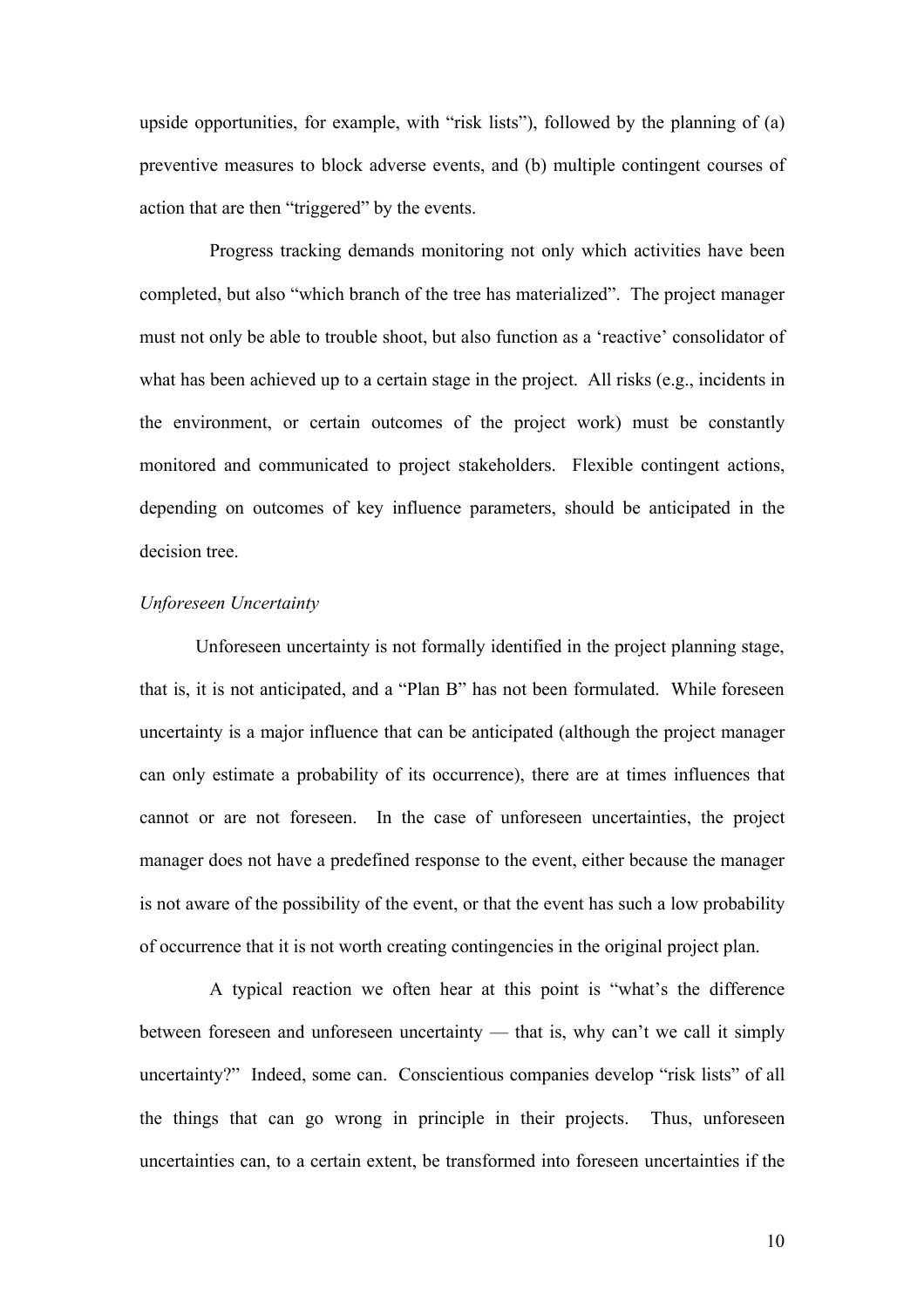project team is willing to invest the effort. However, some of these risk lists can get very long, and it may be impossible to anticipate all that can happen to a project plan.

For example, the designers of the Ford Aerostar minivan could not reasonably foresee the crash of the Challenger shuttle in 1986, making customers reluctant to buy the car that reminded them of it. Or when Minitel was introduced in France in the mid-1980s, one could not expect that its biggest use would be for chatrooms on sexually related topics (though, interestingly enough, one could have been expected to anticipate this phenomenon 10 years later for the Internet). Whenever a project team pushes the envelope of their technology, or enters a new market (even if it is not completely unknown), it would be inappropriate to pretend that it can anticipate all possible project influences in the project planning phase.

Unforeseen uncertainty makes contingency planning more difficult because not all influence factors can be anticipated, and thus, prevent including all branches of the project decision tree. The *decision tree will evolve* over the course of the project. Thus, the project team needs to constantly scan for the emergence of new influence factors. Moreover, when significant new information arises, the team must be willing to *learn* — that is, to add branches to the tree, and to perform new problem solving and determine courses of action appropriate to the new tree branches. This may require significant modifications — a redefinition of the course of action, or even of the project objectives.

Therefore, the project manager has to be an opportunistic orchestrator and networker who can detect the new options or threats very quickly — for example, possible new branches in the decision tree. Continuous scouting of markets and relevant technologies will be an essential task to be carried out in the project, and the deployment of new options may require the mobilization of new partners. Therefore,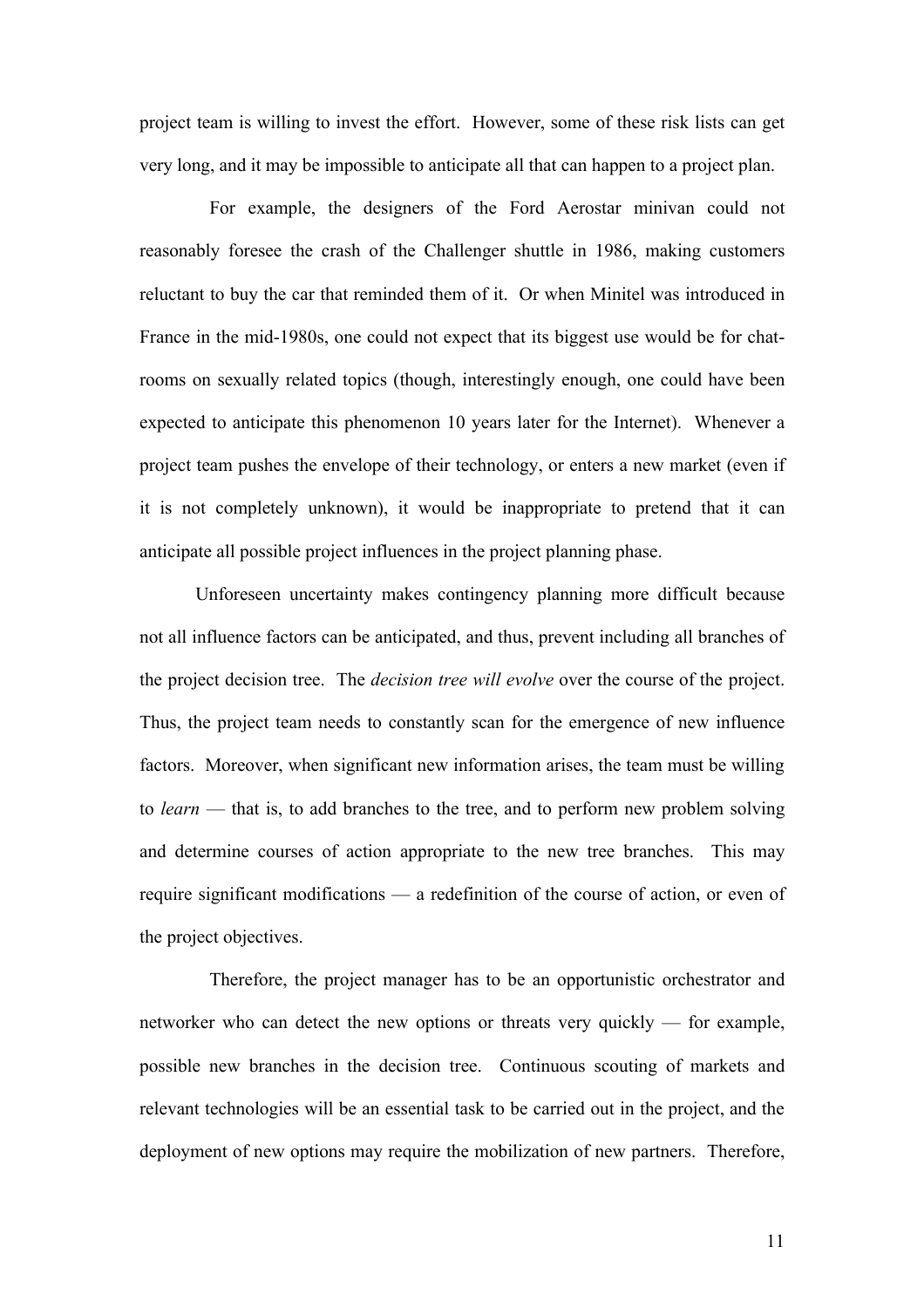the project manager often needs a powerful network of relations both inside and outside the organization.

While unforeseen events are, by definition, unforeseen, the project manager is not completely at the mercy of unpredictable events. Consider the example of the pharmaceutical company Best Pharma<sup>15</sup>. Their research organization had to decide which of several possible central nervous system drug research projects to pursue. A serotonin-based molecule looked more attractive in the standard analysis than a calcium-based molecule. But one researcher dug up company statistics of past projects, showing that the chance of additional (non-anticipated) indications discovered later, during clinical development, was surprisingly high. Moreover, it was much higher for the calcium molecule class than for serotonin-based molecules (60% vs. 40%) because of less "specificity" of the chemical mechanism of action. No particular additional indication could be predicted, but based on past statistics, the researchers could estimate the *overall* chance of one occurring. Moreover, the statistics showed that additional indications tended to be as profitable, on average, as the primary indications. Now, the calcium project looked much more attractive. Thus, the project's value could be significantly enhanced by providing for the inclusion of an additional drug application during clinical testing.

In many cases, stakeholders may resist the changes required in order to cope with the new contingencies. For example, a supplier may have considered its design and delivery of a particular subassembly to be a project with limited or no uncertainty. After all, he had a contract! But the reality of the project may require that the design specifications be adapted mid project. In such cases, several approaches should be combined.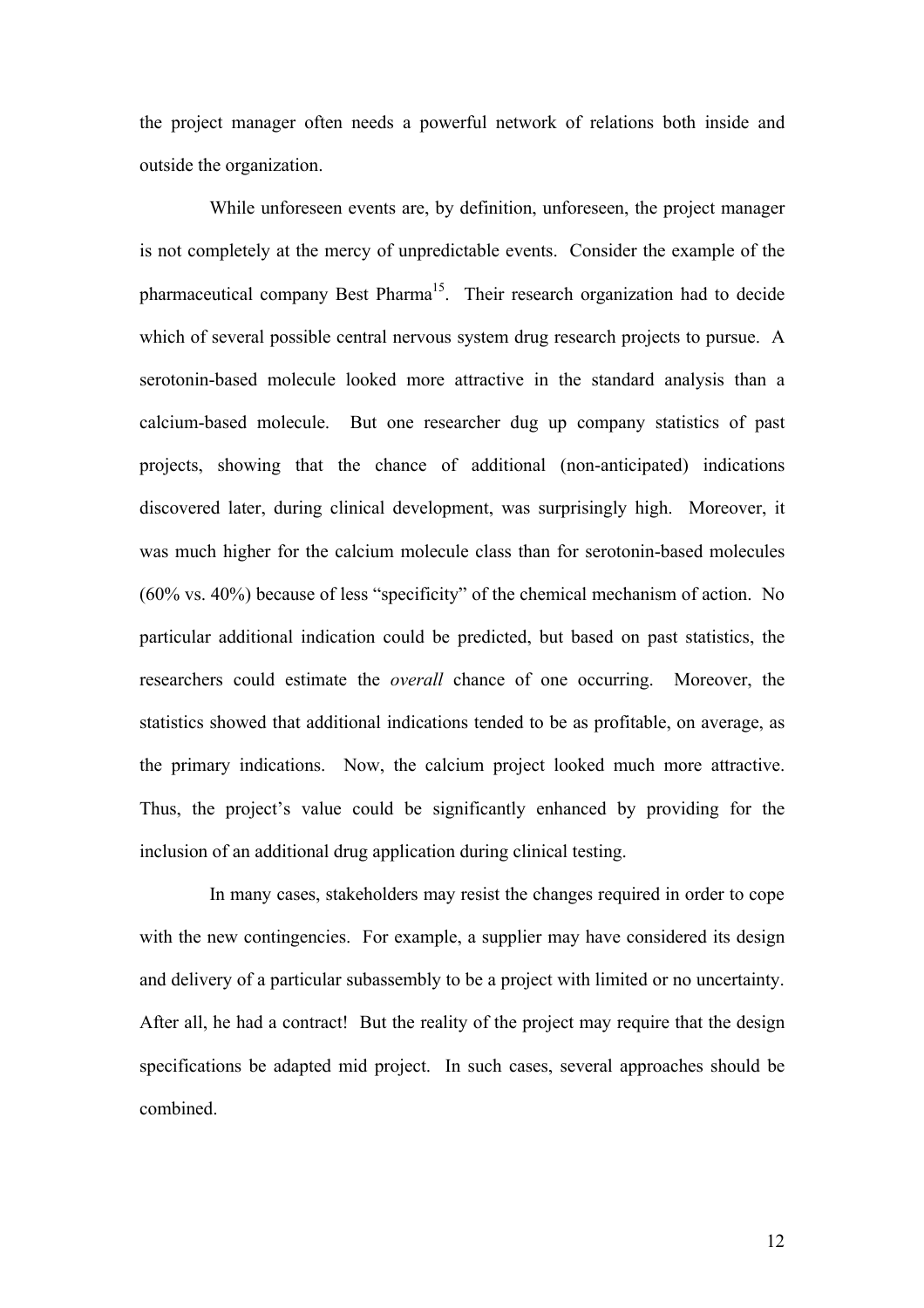- a. Get a complete picture of the resistance that stakeholders may put up (e.g., through force field analysis).
- b. Co-opt stakeholders through regular information and coordination meetings, convincing them of the advantage of changing. In one project, the main contractor invited his suppliers and vendors regularly for general information briefings about market conditions and the evolution of the technology. While these meetings did not go into the detail of the project, they helped the suppliers to understand the uncertainties of the project and the flexibility required.
- c. Formulate flexible contracts. If the contract does not provide the flexibility to modify actions or even targets appropriately, it leaves the project vulnerable to stakeholders rolling all downside over to the project manager. This in turn may lead to perverse behavior (e.g., low-balling)

Providing this level of project management flexibility is a major managerial decision that is often resisted. Sometimes the new information is not tracked or not understood, the team cannot develop an effective response plan in time, or it has no incentives to spend the effort. For example, target "hitting" is sometimes valued more highly than doing the best possible. It must also be clearly recognized that putting in place such flexibility is costly in terms of management attention, systems, and resources, as we further explain in Section 3.

## *Chaos or Turbulence*

Chaos, or turbulence, refers to the fundamental uncertainty about the basic structure of the project plan itself. In totally novel projects, where conceptual understanding is lacking, the project plan itself cannot be fully formulated. Projects that occur in periods of technological discontinuity (e.g. recent experiments in e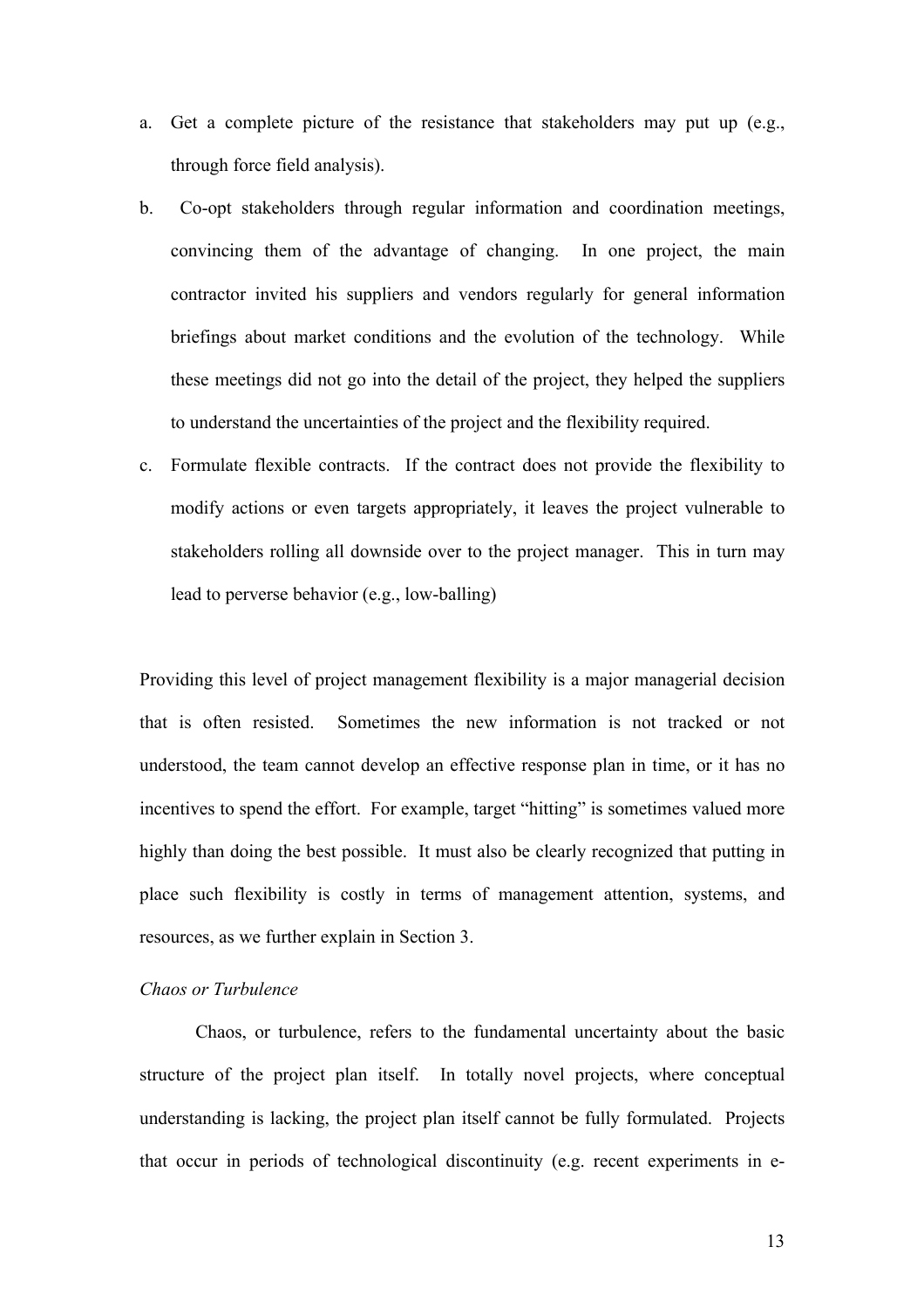commerce), as well as Research (as opposed to Development) projects are characteristic of this situation. In this case, one works with temporary conceptual models of the project, while, in reality, the project plan is unknown.

A well-known example is Sun's development of Java. It was conceived in 1991 as the driver of a controlling device for household appliances (a "super remote control with GUI"), but in 1995 ended up as a page programming language for the world-wide web, something that did not even exist in 1991 at the start of the project.

Another example is IhrPreis.de, an Internet startup that introduced customerdriven pricing into Germany ("name your price", as Priceline in the US). It turned out that German consumers behaved very differently than US consumers. The company first radically restructured its sales process in different ways. When none of them worked, they pursued a completely different idea of providing an Internet-based ticketing solution for travel agents, which could dynamically offer the best connection from multiple airline reservation systems in parallel (this attempt is ongoing).

Chaos or turbulence requires flexible approaches and a constant learning from feedback. A fundamental change in the project structure cannot be handled as an additional alternative in a decision tree. It requires a complete redefinition of the project. In addition, the project team may not be able to rely on only one approach because the failure probability may be too high. Rather, the team may have to define several alternative projects in parallel, "options" to be pursued at the same time. The team then needs to *iterate* and select the 'surviving solution' (see bottom of Table 2).

Iteration requires a high degree of autonomy for the project team, to give it the flexibility to re-define the project. Coping with constant change will require the project manager to be an entrepreneur, who develops close contacts with customers and opinion leaders in the field. A project of this nature cannot be planned, but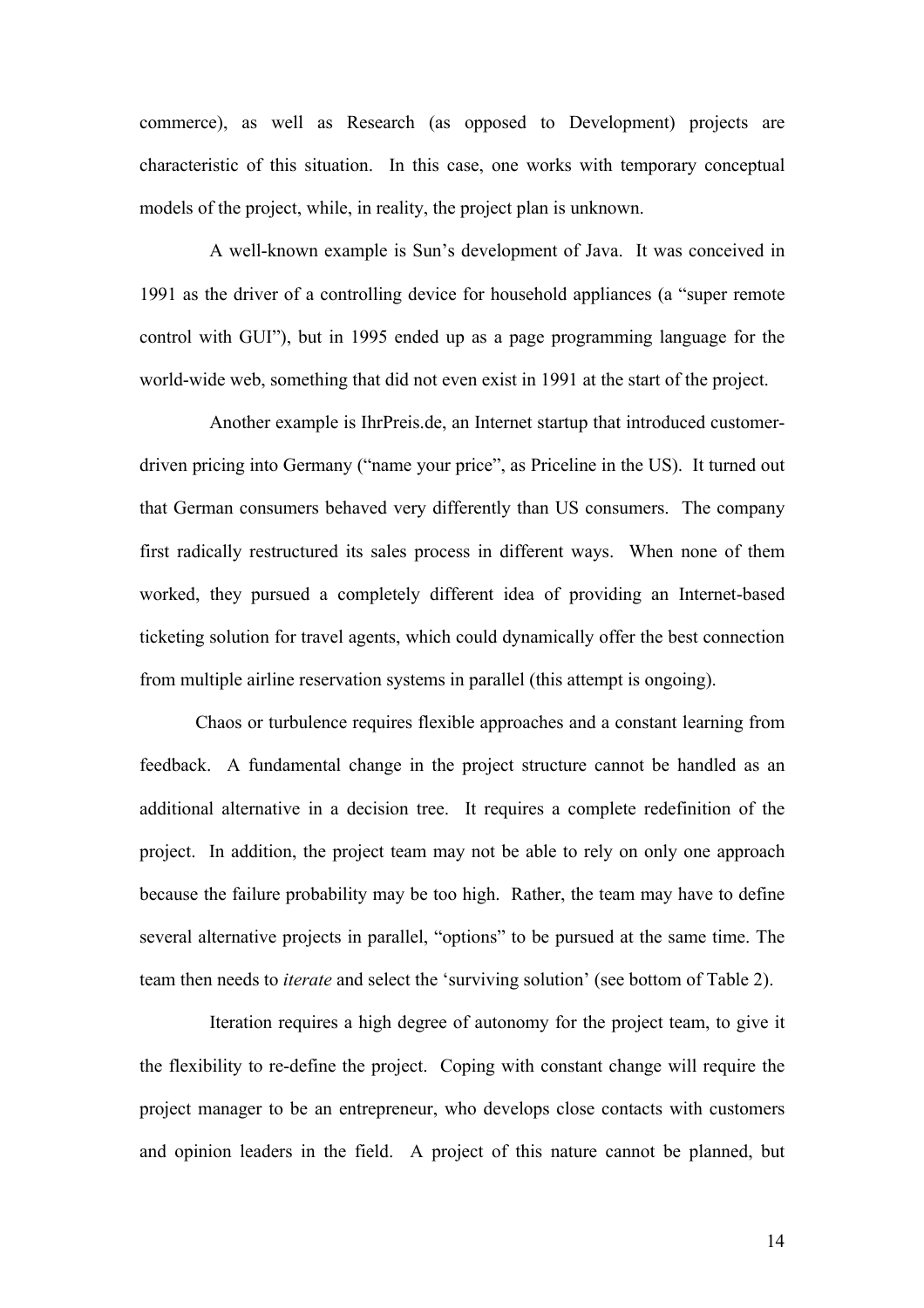requires a continuous verification of the hypothesis on which the original project was based. Planning may be important in order to check the hypothesis of the project, but events may well be fortuitous and thus the plan itself relatively irrelevant. More important than a plan is the ability to run "experiments" very quickly and consolidate the learning from these experiments for further use in the project. This is similar to the description that Iansiti and West provided of internet based projects<sup>16</sup>. Many of the examples of rapid prototyping indicate how one can support such an 'experimental' attitude to project management.

The autonomy of an entrepreneurial team must, however, be balanced by an organizational discipline of cutting projects ruthlessly when their chances of any success have become too small. History is littered with organizations that let their project portfolio balloon out of control, and only a painful restructuring could get them back to a sustainable mix of efforts.

With the sort of traumatic changes that turbulent projects have to go through, the "explain the deviation" approach to stakeholder management (that we recommend for unforeseen uncertainty) no longer suffices. Parties can continue to collaborate through threatening experiences, without opportunistically "saving their own skin", only if they have a *long-term relationship of trust*. One way to foster trust is to mutually invest in "dedicated assets": they cause dependence stemming from investments in specific equipment, training, or systems that are useless except in interaction with the current partner, and thus are lost when the partner withdraws. Studies have shown that partners work best together if the dependence is mutual, and thus neither party has an incentive for short-term selfish behavior. For example, in projects performed by companies jointly with their suppliers, efforts to improve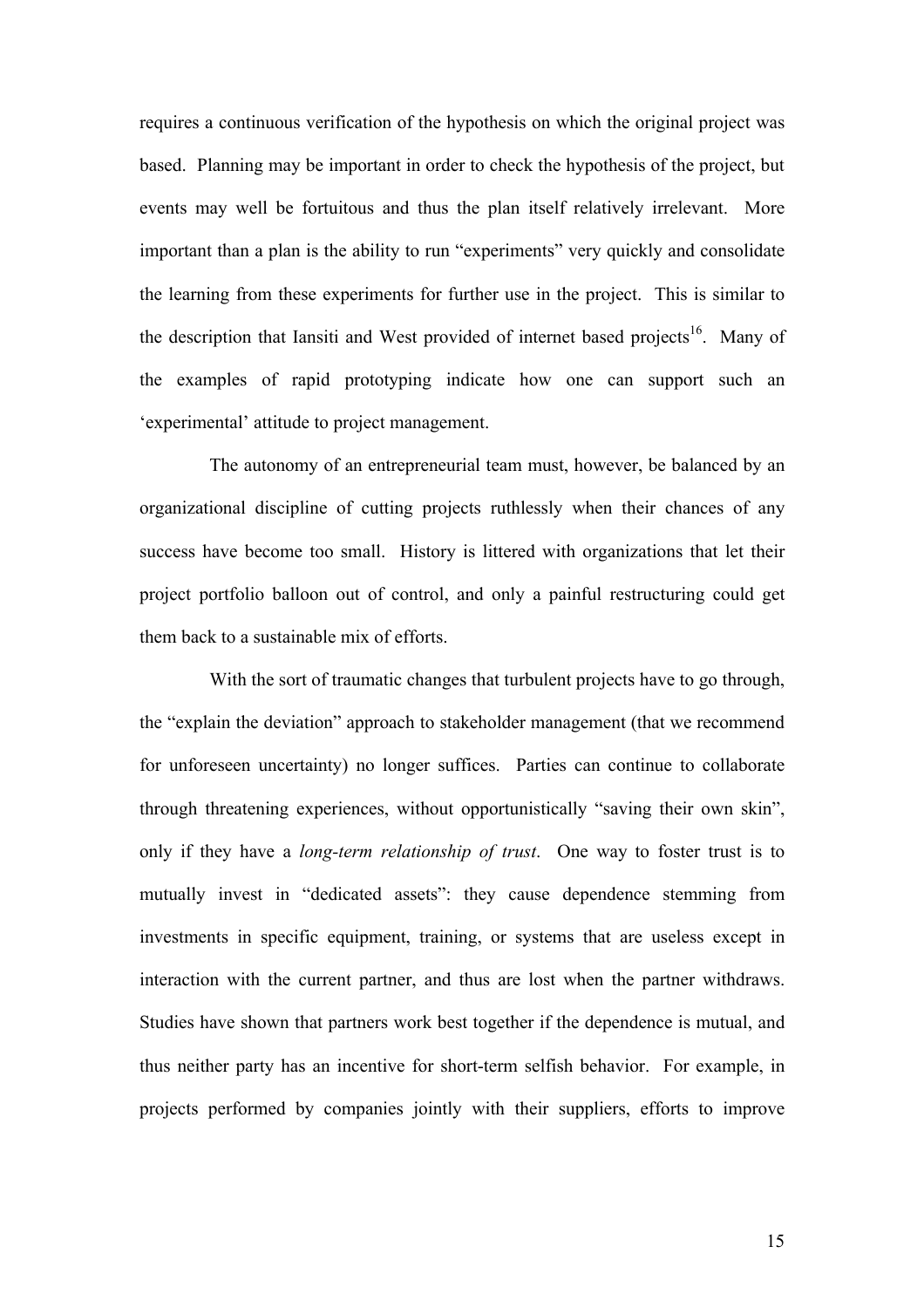project performance were highest when neither side had the power to appropriate all the benefits alone<sup>17</sup>.

Mutual dependencies as well as personal relationships allow the establishment of an atmosphere of accountability and trust, where all parties can make an effort to achieve the project objectives. Once such a spirit of collaboration has been achieved, arising problems can be resolved collaboratively to the best of the project as a whole. The project manager often plays a critical role in establishing a network of relationships, within which project "crises" can be resolved constructively. In many organizations, the project manager is an important ambassador for the project in this sense<sup>18</sup>.

## **3. A ROAD MAP FOR ACTION**

Now that we have an idea of how uncertainty influences the management style and the focus of project management, we propose a road map for action. It consists of three steps: (i) a *diagnosis phase* where the profile of the project is determined; (ii) an *organizational phase* for building the infrastructure for project management; and (iii) an *assignment phase* where accountability for the project results are clarified and communicated.

#### *Project Diagnosis*

We have presented the main uncertainty types one by one. But in practice, they occur *together*. For example, a project may combine schedule variation with one or several foreseen uncertainties. The manager may have to use a *combination* of approaches to successfully manage the project. Moreover, the different uncertainty types can, to some extent, be converted into each other. For example, better upfront analysis may help us to translate unforeseen uncertainty into foreseen uncertainty, or a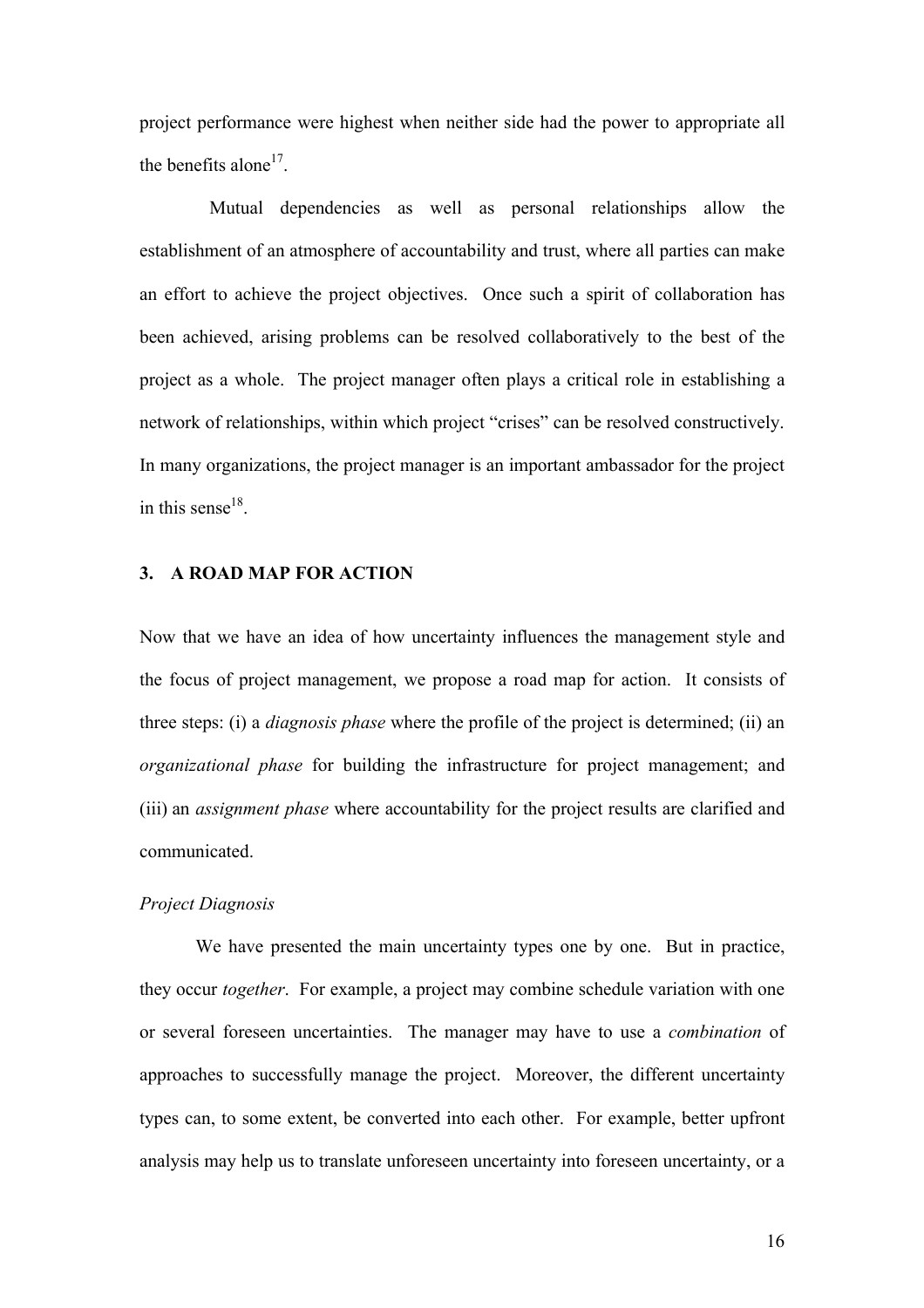detailed examination of the myriad of sources of variation may translate variation into foreseen uncertainty. These are *managerial decisions* incorporating tradeoffs between upfront planning costs and execution effectiveness. Not only may up-front costs be tremendous, but a false sense of security may also lead to complacency in execution: the project team, assuming the project plan and all its contingencies is now the 'bible', may no longer sufficiently scan the horizon for unforeseen project influences. Thus, the conversion is usually incomplete.

Traditionally, one would start the project by determining what tasks one has to perform, and what resources are needed (e.g., in a work breakdown structure). But this may determine only one possible set of tasks, reflecting influences that are certain to arise, but neglecting potential influence factors creating risk or unforeseen uncertainty.

Therefore, we argue that project management teams should first determine an *uncertainty profile* for their project. Tasks are secondary, the result of the best response to uncertainty. When uncertainty is high, one may add tasks that guard against adversity or are geared toward learning, not only output. Figure 1 depicts four classic uncertainty profiles, and list examples of projects (from Appendix 1) that fall under each.

This is, of course, a qualitative estimation. It is usually impossible to have an exact number for this importance, although sometimes even this can be done. Recall the example of the pharmaceutical company Bestpharma who could estimate the impact of an unexpected and unknown drug indication. This shows that with good analysis one can get an estimate for the size of the threat to the project. Moreover, thinking through the uncertainty profile helps to prepare the project team for the uncertainty challenges they can expect in the project.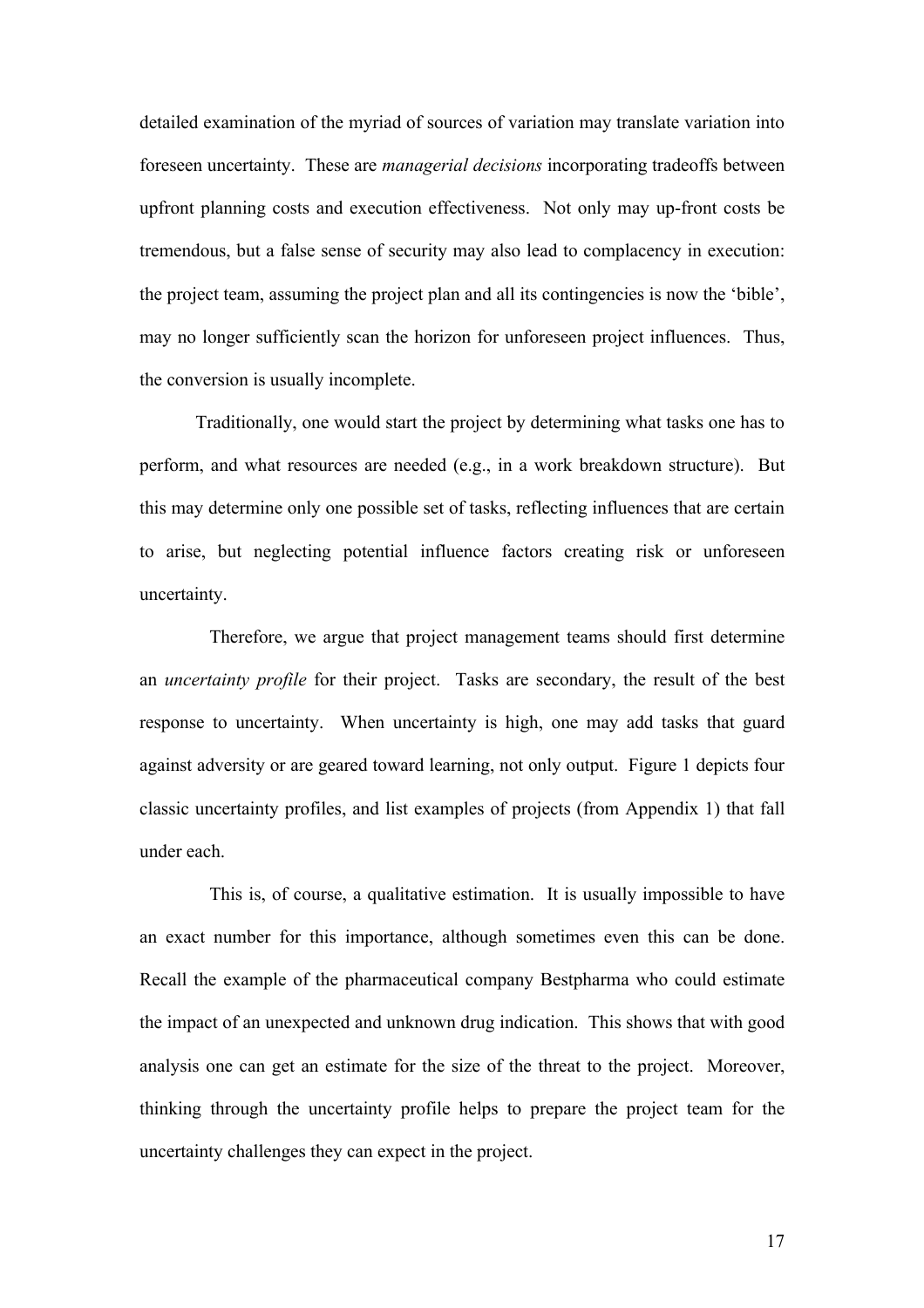Project managers often do have an intuition whether they are low ("we understand the influences on project outcome very well") or high ("we do not have a good understanding of project influences, and we may be in store for large surprises"). What is the team sure of, and where are information gaps that could allow surprises? Obviously not only gut feel will help in refining the uncertainy profile. Experience from previous project case studies, statistical analysis of previous sets of projects, technology and market forecasts, scenario planning, some techniques borrowed from creativity management, etc. may help in unearthing the dominant type(s) of uncertainty.

One way of doing this systematically consists of designing lists of areas of potential uncertainty or questions about sources of uncertainty, and then systematically evaluating whether these areas of uncertainty are expected to cause common cause disturbances (variation), assignable cause disturbances (foreseen uncertainty), whether they are sources of unexpected opportunities (unforeseen uncertainty), or whether the whole set of hypotheses on which the project is built could be false (turbulence). Several of the ranking and scoring lists that have been used in project selection in R&D management can also provide a comprehensive list of uncertainty factors. These lists are industry specific and never complete, but give the project manager a possibility to thoroughly think through possible risks and opportunities.

We provide a few examples based on our sample of projects of such profiles in Figure 1. We classify the 15 projects in our sample according to the dominant type of uncertainty present.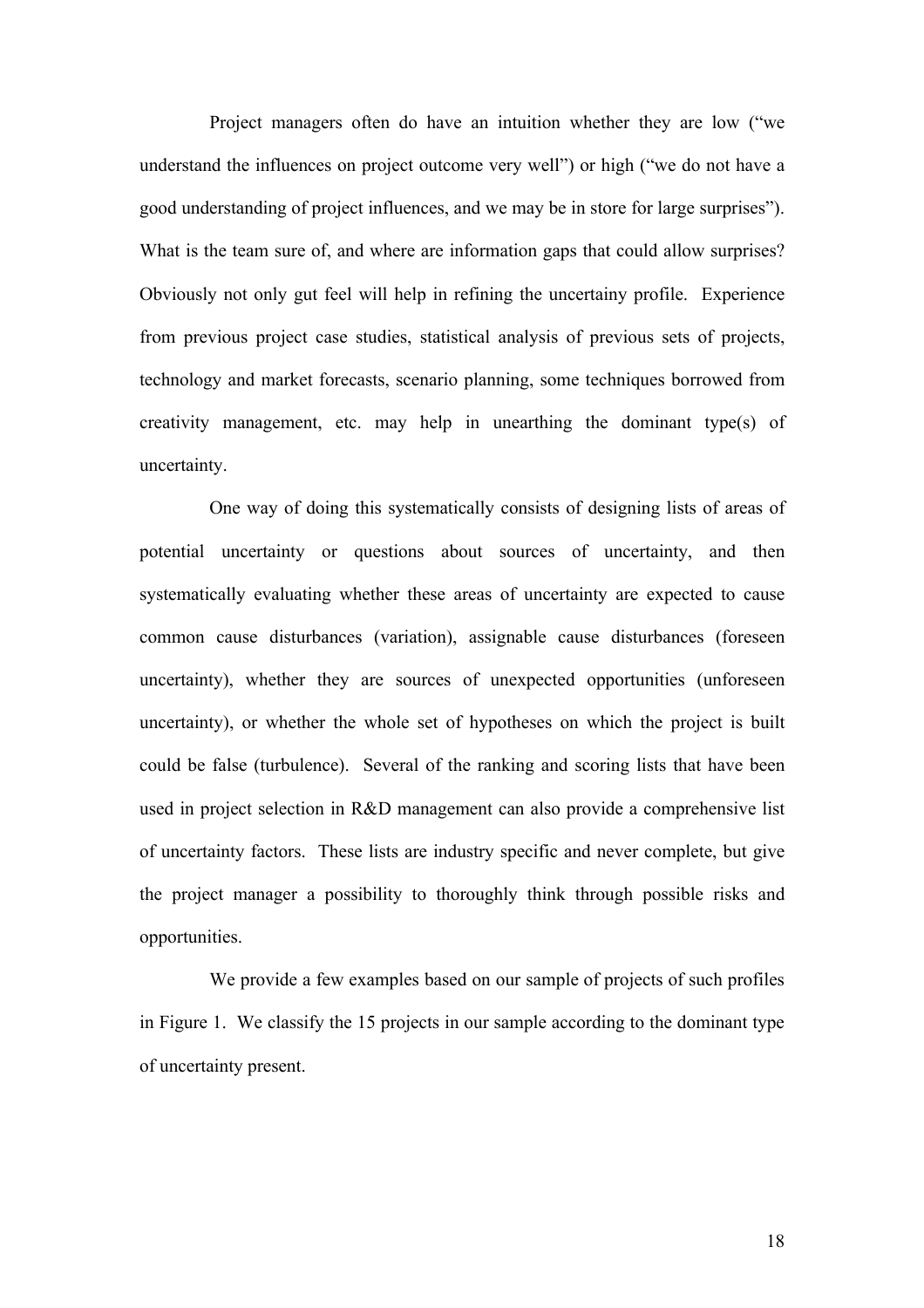#### *Example 1: ACER in Taiwan*

In the development of notebook computers by ACER in Taiwan, the major challenge is the coordination internally (between electronic and mechanical designers and manufacturing) and externally (with suppliers of core electronic components and OEM customers). Variation is the main source of uncertainty. Although there is likely to be some foreseen (e.g. a market change or a new generation of microprocessors launched by INTEL) and unforeseen uncertainty (the financial crisis in Asia in 1997, which disrupted the market equilibria), they are unlikely to be of a magnitude to change the nature of notebook development. A major unforeseen uncertainty is unlikely, except for a drastic change in technology or an unexpected crisis on political level. Excellent application of conventional project management methods and an investment in coordination with suppliers and customers is essential.

## *Example 2: Ladera Ranch*

Consider a large scale infrastructure developments such as the Ladera Ranch, a multi-year, several hundred million dollar earth-moving project for the construction of a residential community in Southern California. Projects like this often face not only variation due to complexity but also greater uncertainty (both foreseen and some unforeseen), as the nature of the soil masses to be moved may pose unexpected problems. The range of soil conditions may or may not be known, so the management profile is concentrated on anticipating risks and scanning to reduce unforeseen uncertainty. In this case the number of interested parties is lower, as well as the complexity created by the number of tasks to be performed.

#### *Example 3: British Telecom*

Finally, had British Telecom not been willing to redefine the revenue model of their "callback" service, the project would not have achieved success: it started out as a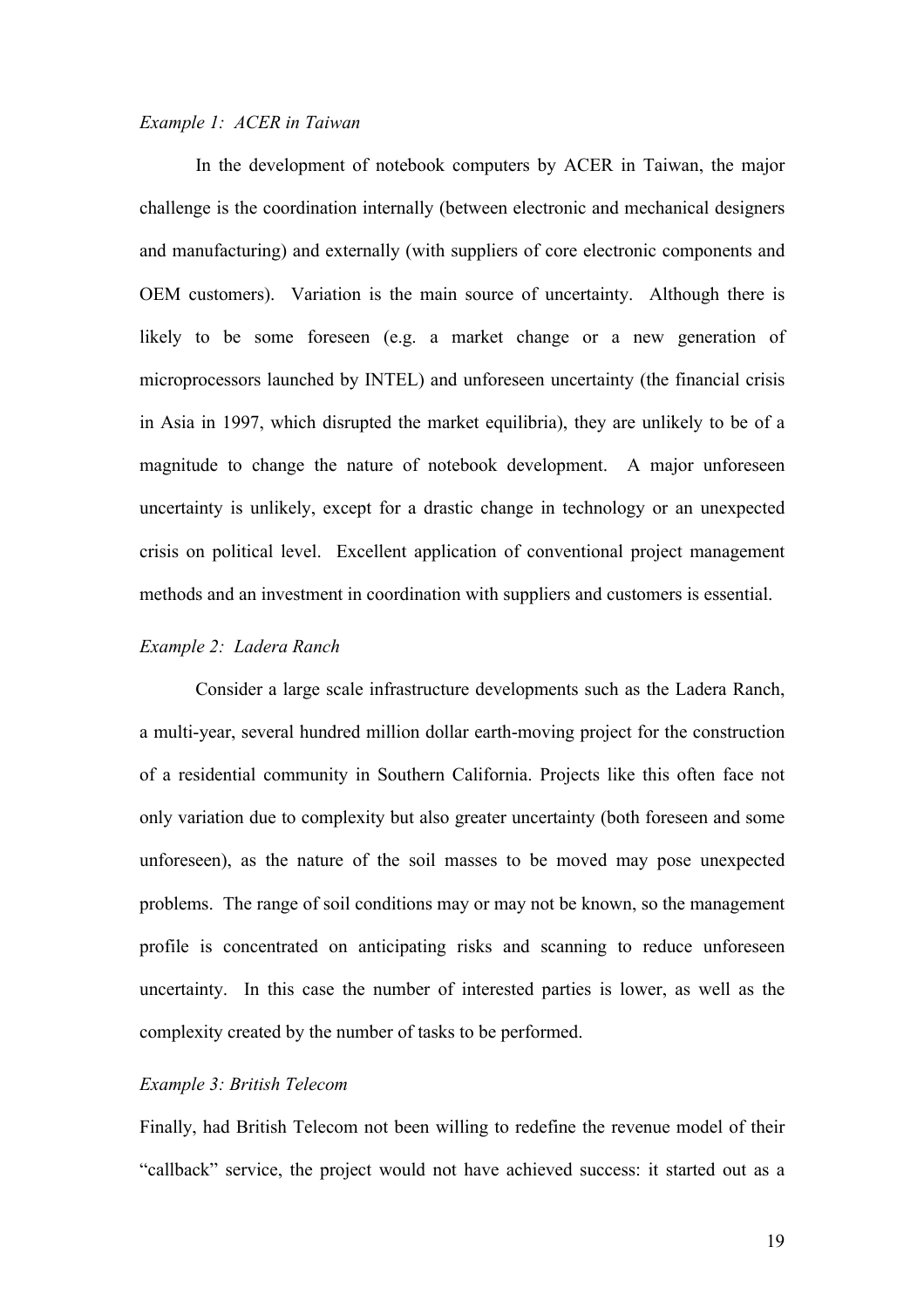project to develop a digital display phone, then changing into a service that customers could call (for a fee) to find out who had called them last. Finally, the product did not charge a fee, but derived its revenue from the added traffic of customers calling back the number that had called them last.

When the influence parameters are interdependent, the project team cannot construct a reasonably informative project decision tree. Checking for possible new influences in isolation is not helpful, as the later realization of other influences may make the assessment obsolete. It is necessary to hypothesize the whole project at once as a system, to proceed based on rough assumptions, and try to falsify them. If the hypothesized system constellation does not materialize, the project must be stopped in terms of its original assumptions. This implies choosing a completely new course of action, starting as if it were a new project.

#### *Developing the Project Infrastructure*

Having determined the project uncertainty profile, the second job consists of developing the appropriate infrastructure to manage the project. This includes the *planning system*, the *coordination and incentives* that keep the parties aligned, and the *tracking systems* for monitoring progress. A challenge in architecting the infrastructure is finding the right balance between planning and learning. Table 3 summarizes how that balance may have to shift depending on the uncertainty type.

#### INSERT TABLE 3 ABOUT HERE

Planning systems always have some type of task scheduling at their heart, including the coordination among them. Even without complexity, this may be very challenging in complex projects<sup>19</sup>. The presence of variation requires the ability of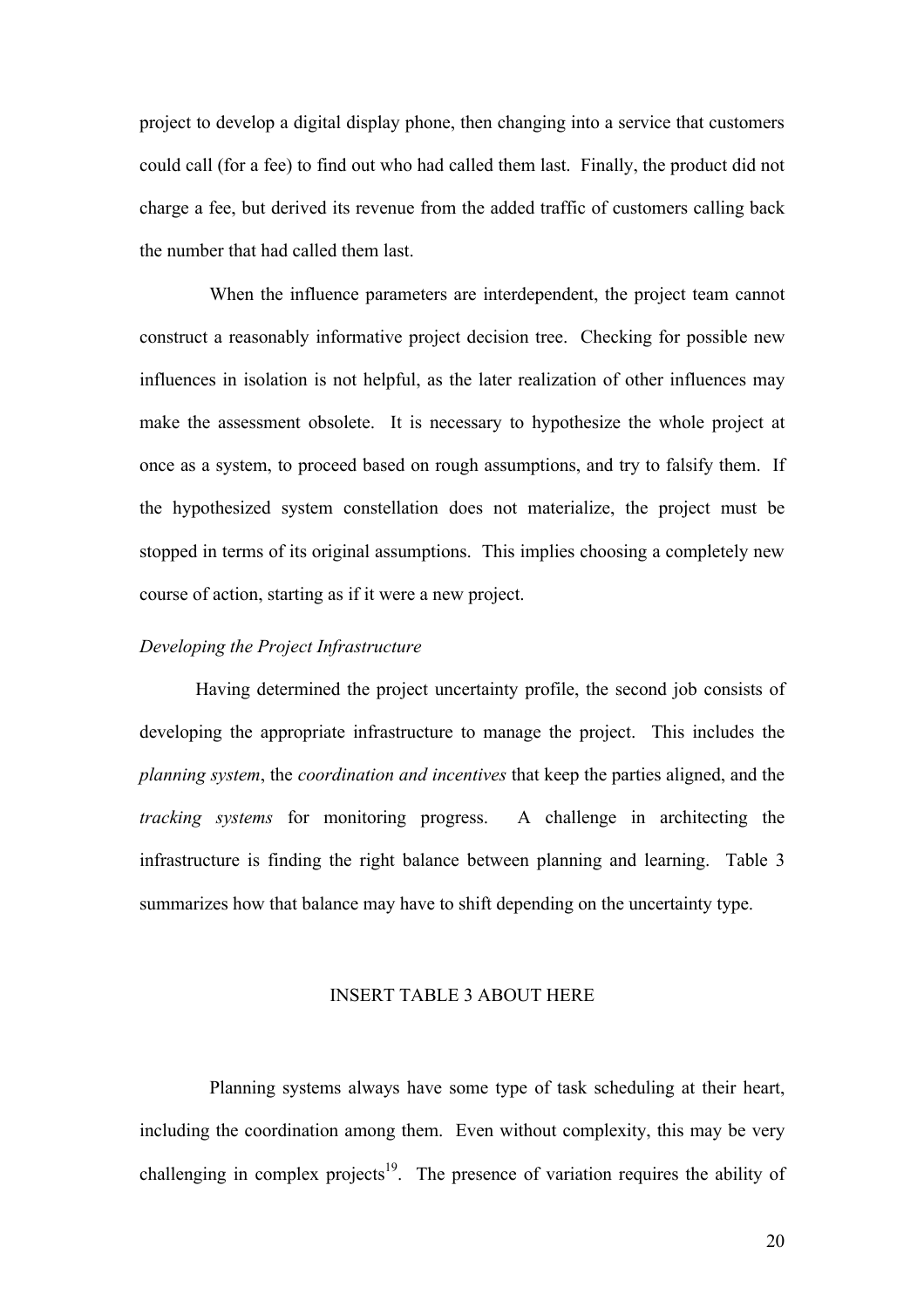adding schedule buffers (owned by the project manager), and simulating budget or schedule distributions (which available commercial software can provide). Foreseeable uncertainty requires flexibility. While a project schedule may be needed, it is equally necessary to anticipate risks and opportunities, using risk management tools (prevention and contingent plans, e.g., in decision trees).

Unforeseen uncertainty requires the dynamic flexibility of learning and replanning when new information arises. The team must have extra capacity to work out responses to sudden events, both on the up- and the downside. Actions are, thus, only "tentative" and geared not only to best results as currently seen, but should also be robust to changes. Finally, project turbulence requires the capability of a rapid turnaround of experiments or iteration and on the spot decision-making. Very often it makes a lot of sense to split up the project in a series of smaller incremental projects<sup>20</sup>. Yet we are trying to manage projects, not to enhance the general state of knowledge. So it is important that the sequence of experiments and the learning are guided by an overall vision, not unconstrained.

We now turn to *coordination and incentives*. In the presence of variation, a good project 'contract' including deliverables, schedules of time and resources, and conflict resolution rules, agreed upon by the stakeholders at the outset, can usually be formulated. However, it is dangerous to insist on a deterministic deliverable if the schedule is really a probabilistic distribution (because of variation). Deliverables that are subject to variation should either be promised in the form of a service level ("x% of the projects with this uncertainty profile come in on schedule"), or significant buffers (and thus, potential "low-balling") result.

Tracking through standard metrics, e.g. number of tasks accomplished, serves a double purpose of coordinating multiple parties and providing the incentives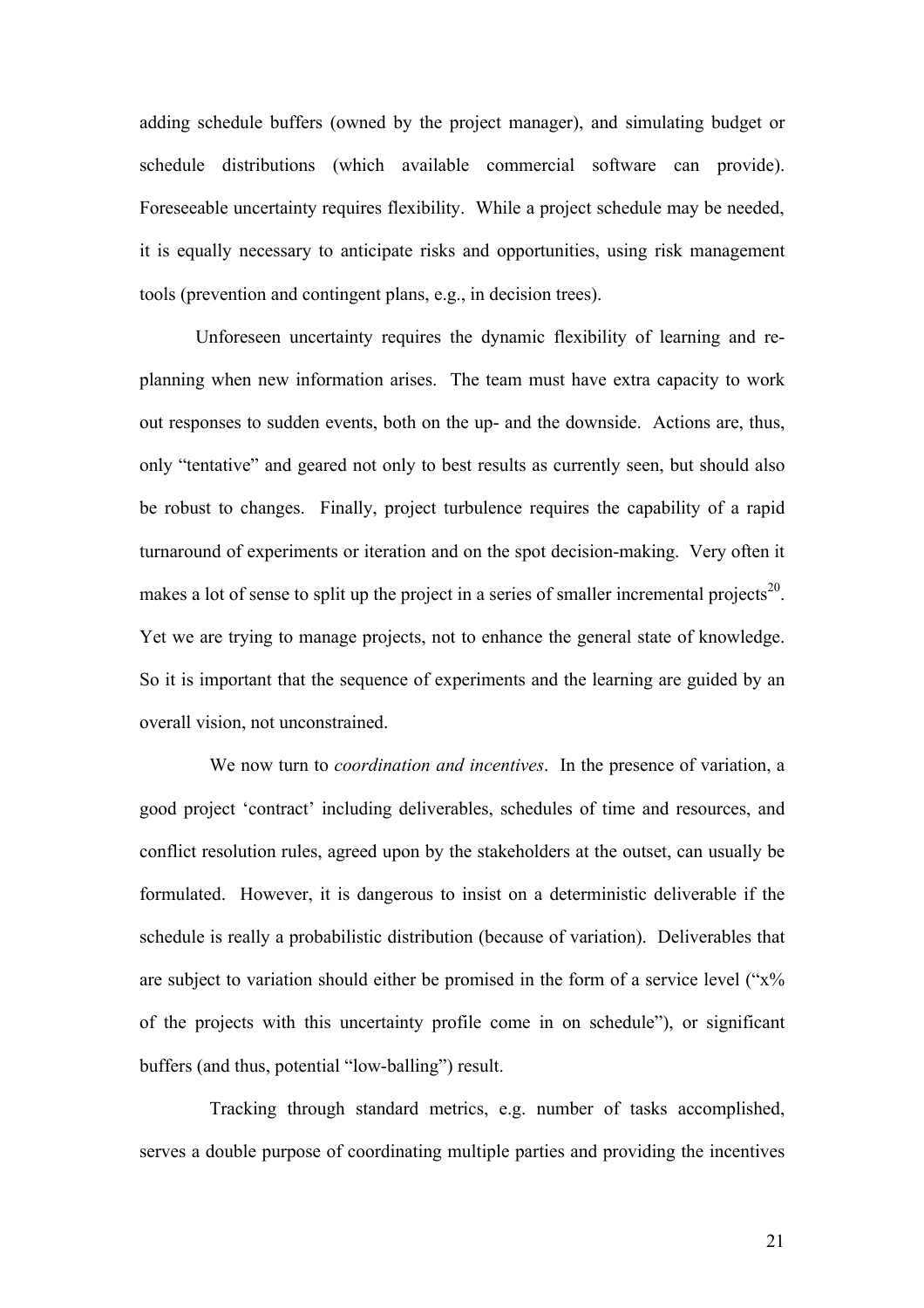to deliver to their commitment. A hierarchical organization with a capability to quickly mobilize additional capacity to respond to delays is normally able to do the job, as task coordination has been done initially, except for schedule deviations.

When foreseeable uncertainty is present, targets and deliverables become contingent to the realization of the decision tree. All parties must be informed of the contingencies and buy into the alternative plans and outcomes at the outset. Under unforeseeable uncertainty, stakeholders must accept even unplanned changes. Thus, they should be informed initially of the project profile ("unexpected things CAN happen!"), and then in real time of the latest status and its reasons, and be convinced to support changes. Top management support, negotiation techniques, team-building exercises, or the charisma of the project manager can help to overcome conflicts of interest. A hierarchical organization is usually unable to master the frequent ongoing coordination and mutual adjustment of the stakeholders. The project organization should be lateral, resembling more a network or a bundle of capabilities.

In a turbulent project, the project manager should realize that while a learning and experiment driven strategy is necessary, the sequence of failed experiments can be very de-motivating in practice. We all know that we learn often more from mistakes than from successes, but the poor project manager who goes through a series of failures is probably not happy with that knowledge. A motivating environment and above all a capacity to persevere are essential elements. This requires that rewards and recognition are based not only on output, but also on the quality of the process and effort that was put  $in<sup>21</sup>$ . It also requires stakeholders who are committed to and trust one another; only then will they have the stamina to go though up and downs, without guaranteed success, together.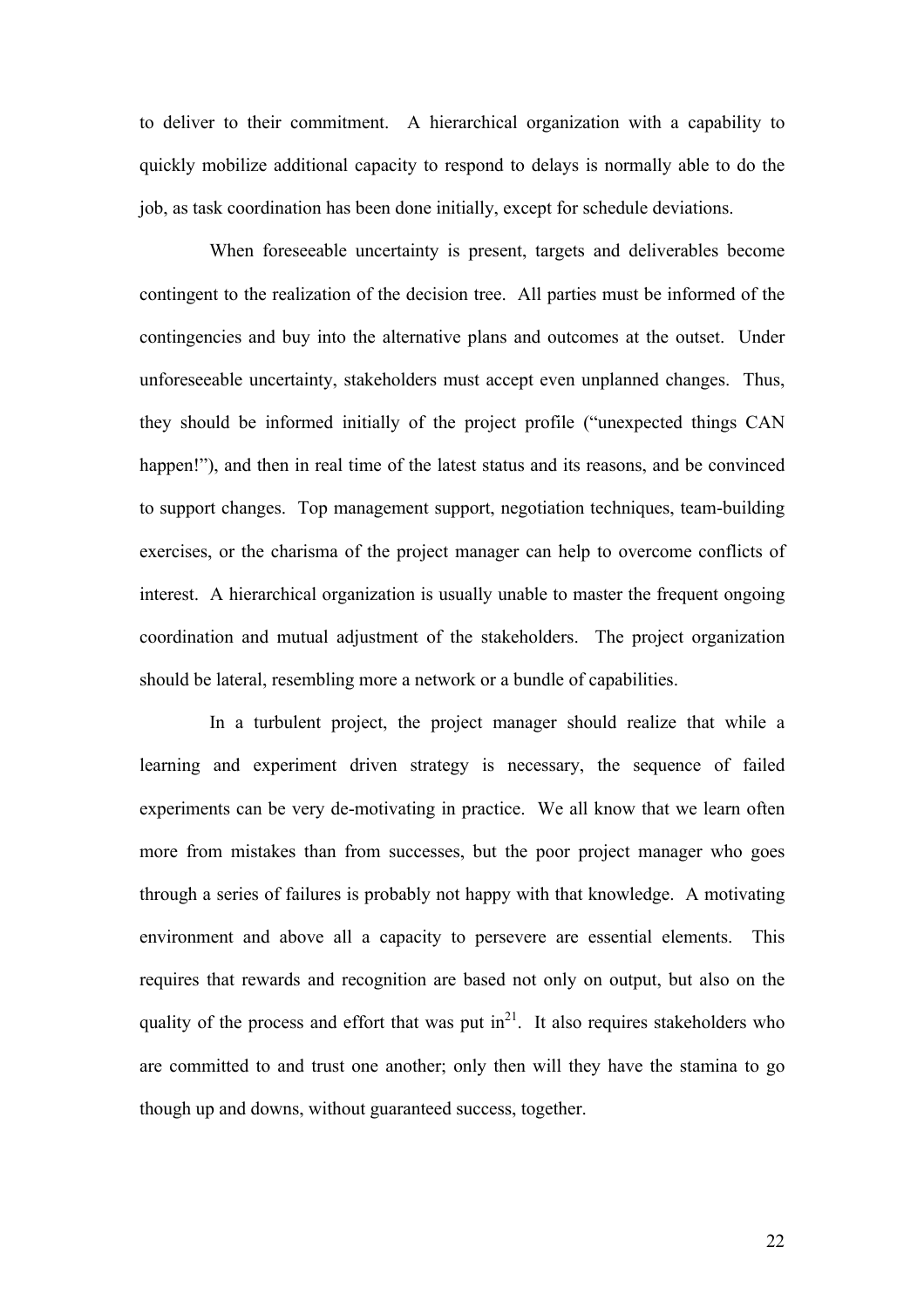*Tracking* is well-understood for variation and foreseeable uncertainty: there exist engineering tools for measuring target achievement and progress (e.g., "% complete"), and in a decision tree, the realization of uncertain variables as well as the progress in the currently realized tree branch can be measured.

In presence of unforeseeable uncertainty, a scanning mechanism must be put in place. As noted by the project manager of the Ladera Ranch earth-moving project,

*"Fifty percent of my job is managing relationships with our subcontractors, regulatory agencies and the landowners. Thirty percent is what I call vision: scanning the horizon more than three months out to identify potential problems while we can still do something about them. The final twenty percent is driving the site and keeping track of what is really happening out there. The Gantt chart is more a reflection of what happened last week, and what someone hopes will happen next week. … The problem is that every play we run is an option play (and the Gantt chart fails to reflect that)."*

In addition, an extended network of 'informers' or partners may help to alert the team to changes as soon as possible. If the market is a source of unforeseen events (which is very often the case), feedback about customer reactions typically become an important management tool. Finally, in a turbulent project the achievement of the currently set learning goals are the only thing that can be tracked, and then evaluated to decide on continuation.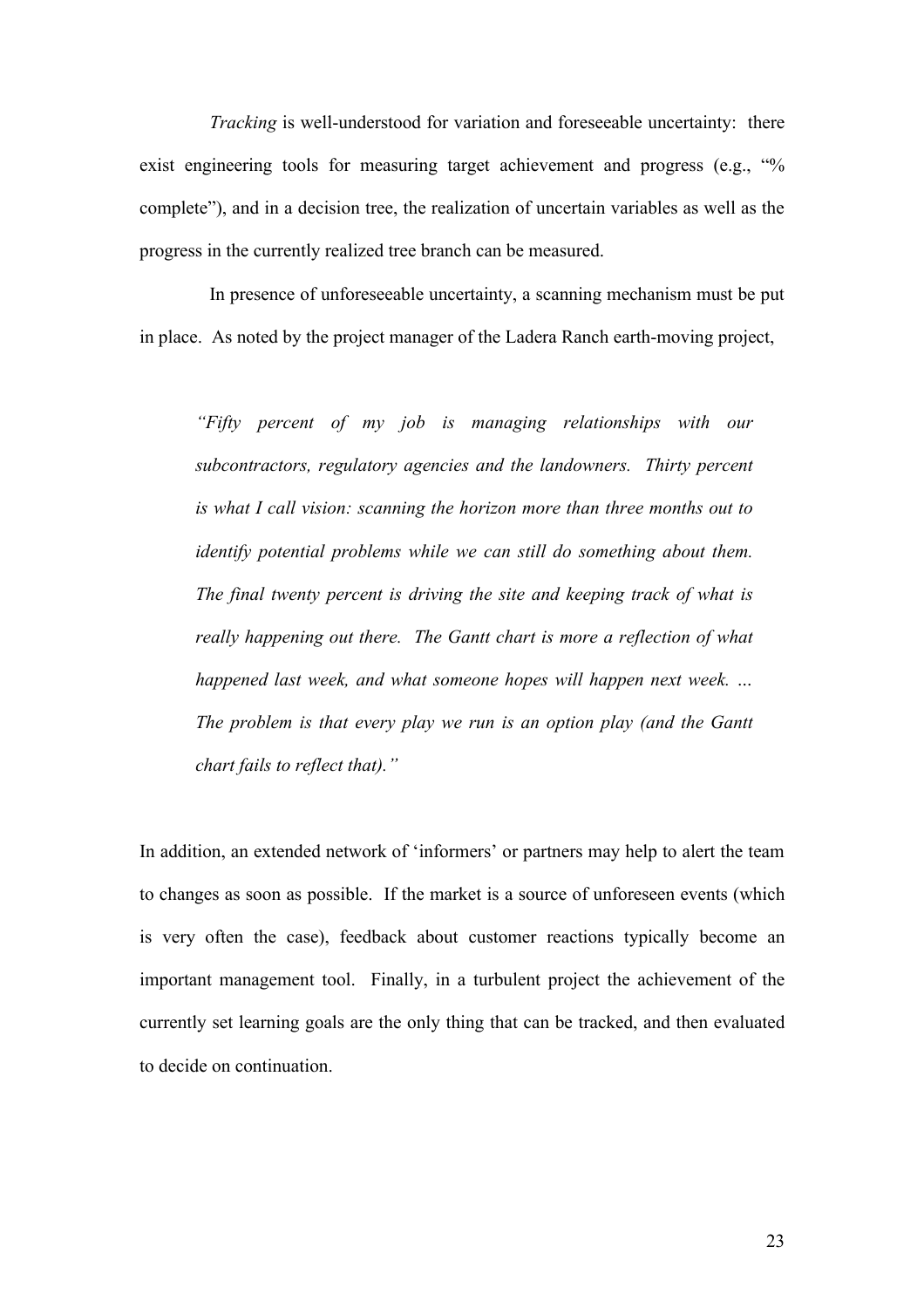#### *Assigning Accountabilities*

It is extremely important to understand that putting in place any of the above systems can be very costly in terms of management attention, systems, and resources. The uncertainty profile of a project is not God-given, but the result of a managerial decision and ambition level. It is often possible to scale back ambition, for example, using a proven technology, at first targeting a market that one knows, or first avoiding a country with political risks etc. This may greatly reduce project costs and exposure, resulting in better results than heroically taking on the great challenge.

Different types of uncertainties require different types of project managers. What happens if the team discovers during the analysis of the uncertainty profile that it is ill equipped to carry out the task? What do we do if the project manager has the wrong personality traits or skills? Thus, the definition of the project profile should be iterative: the ambition and the team capabilities must match.

By committing oneself to a particular uncertainty profile, one not only determines the focus of the project management, but also the implication of the different power levels in the organization. Managing variation, including the coordination of task complexity, can be accomplished within the project team if the team has control over all the influences and tasks associated with the project. This is often violated: a sub-project manager often has accountability for events that are outside his/her control, and schedule buffers are sometimes treated by top management as bargaining chips and recklessly taken away.

Responsibility and accountability for the decisions that are required to cope with unforeseen uncertainty or significant stakeholder conflicts have to go beyond the project management team, for authorization of changes or arbitration. We alluded previously to the need to constrain the learning with a vision, or to the fact that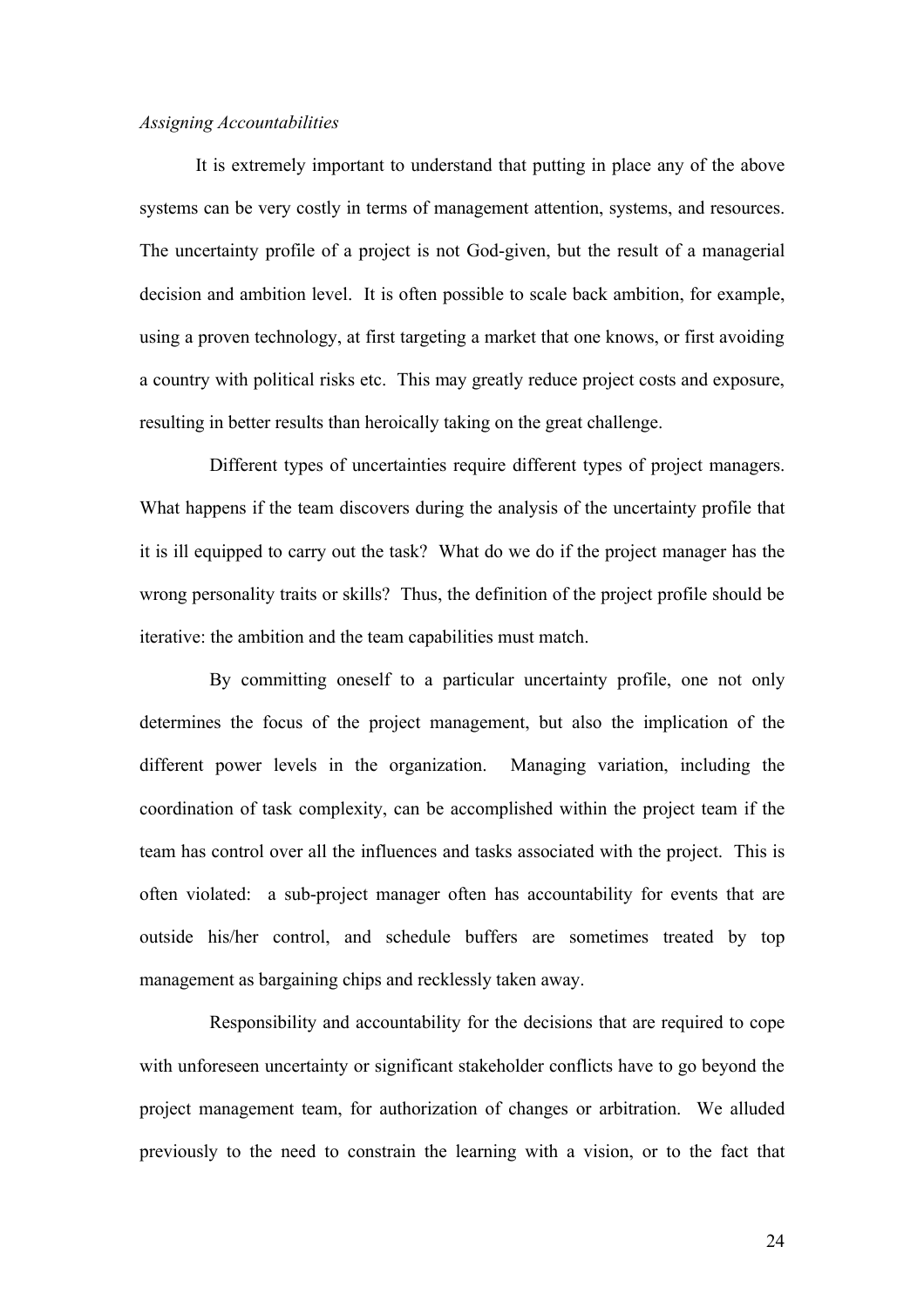perseverance requires a favorable context. These are requirements that usually require the intervention by the top of the organization, and go beyond the confines of the project.

While unforeseen uncertainty requires the possibility to make major modifications to the project plan, the team may also overreact to changes. Therefore the authority to complement major changes may have to be somewhat restrained. A steering committee or oversight process can be put in place in order to provide sufficient organizational authority to change the path of the project or the target. As an added benefit such a steering committee may also ensure that the project team does not declare a mistake on their part as an external "uncertainty".

Changing the basic concept of the project, as in turbulence, requires involvement and taking responsibility by the leadership of the organization. A redefinition of the project may involve major decisions on resources committed and strategic target setting. This is the responsibility of upper management, who must be closely involved.

### **4. CONCLUSION**

To recognize that a project manager's management style and toolbox need to be contingent on the characteristics of the project is not new. However, we believe that our characterization of uncertainty a into the four dimensions of *variation*, *foreseen uncertainty*, *unforeseen uncertainty* and *chaos or turbulence* offers both a widely applicable and practical approach to the project manager. These dimensions are derived from our combined experience across many projects and industries. It was not our intention to refine once again the traditional project management techniques. We wanted to show that the toolbox of a project manager is more comprehensive than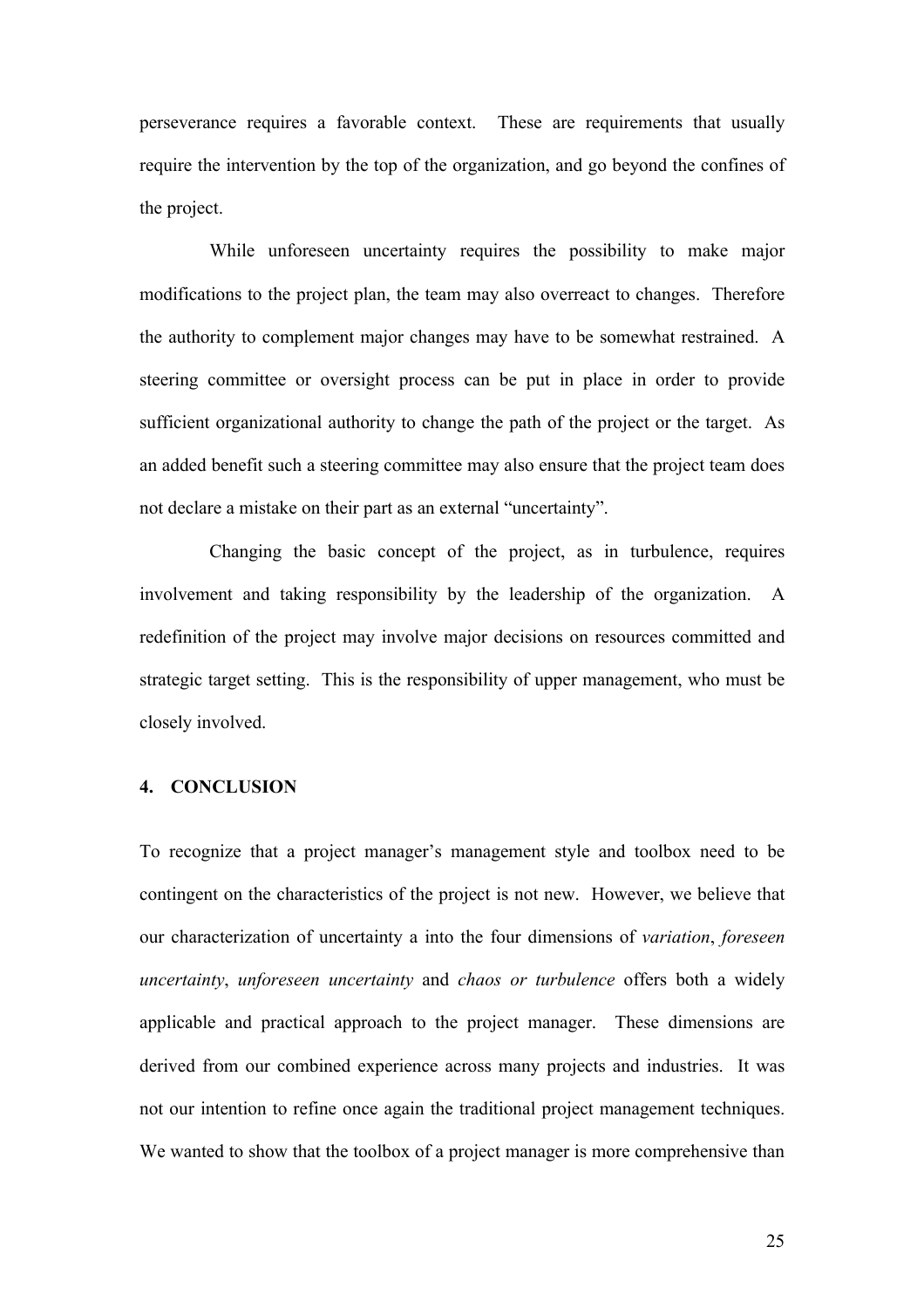activity networks and uncertainty management, and must be contingent to a large extent on the type of uncertainty with which the project manager is confronted. The core message of the article can thus be summarized in the following four statements:

- a) Project management is about managing tasks and managing stakeholder relationships. Based on a sample of 16 projects we studied we argue that the way one manages these two areas is influenced by the type of uncertainty with which the project is confronted.
- b) Before one determines the tasks to be carried out in the project, it is necessary to determine the project's uncertainty profile.
- c) This uncertainty profile will enable management to define the infrastructure (planning, coordination and incentives, monitoring) needed to manage the project and to assign accountability for the success of the project.
- d) The toolbox of a project manager is not limited to activity network planning and uncertainty management, but includes decision trees, dynamic problem solving, and rapid experimentation combined with learning. We suggest a partial integration of different techniques that are available to support the project manager and a conceptual model of where to use them.

While our framework will require more large-scale empirical research to confirm its applicability, our work to date with project managers suggests that our contingent approach is a powerful tool for adapting management approaches to the circumstances. We believe that enhancing the project manager's intuition can significantly contribute to project management performance.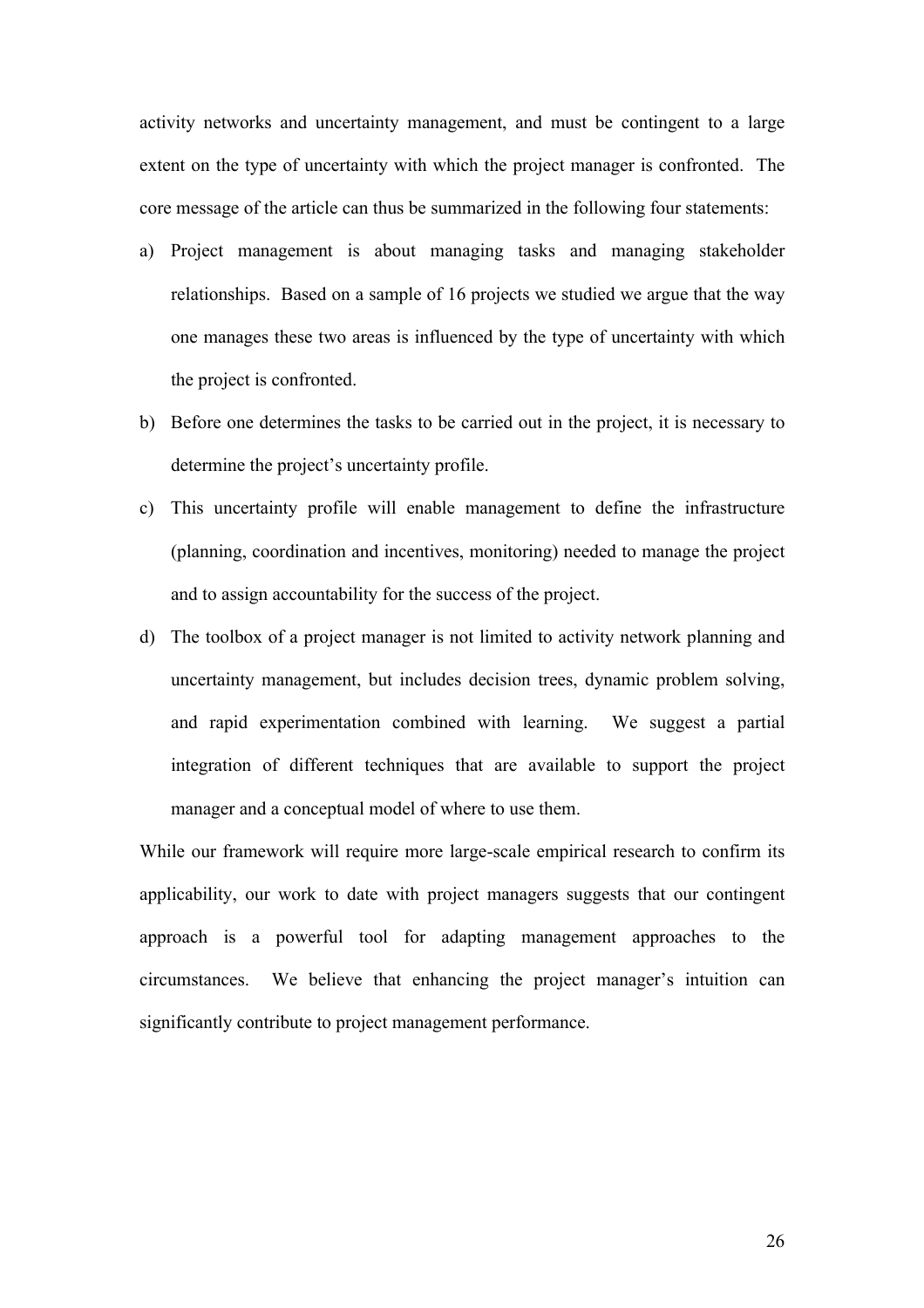Figure 1: Project uncertainty profiles.



**Table 1:** Types of project uncertainty.

| <b>Uncertainty Type</b>          | <b>Description</b>                                                                                                                                    | <b>Management Style</b>                                                            |                 |  |
|----------------------------------|-------------------------------------------------------------------------------------------------------------------------------------------------------|------------------------------------------------------------------------------------|-----------------|--|
| <b>Variation</b>                 | Cost, time, and/or performance levels vary<br>stochastically within a range.                                                                          | • Plan with buffers<br>• Disciplined execution                                     |                 |  |
| Foreseen<br>Uncertainty          | Major influence on the project from a few<br>individually identifiable factors. The factor is<br>known, but not which <i>value</i> it will take.      | • Risk identification<br>• Prevention<br>• Contingency Planning                    | <b>Planning</b> |  |
| <b>Unforeseen</b><br>Uncertainty | A major influence factor (or a few of them) is<br>not at all anticipated by the project team, not<br>planned for and no contingency incorporated.     | • Learning: new problem<br>solving, with modifications<br>of targets and execution | Learning        |  |
| Turbulence, Chaos                | The project target, strategy, and approach are<br>completely invalidated by unforeseen events,<br>and the project must be re-defined from<br>scratch. | • Repeated complete<br>redefinition of project                                     |                 |  |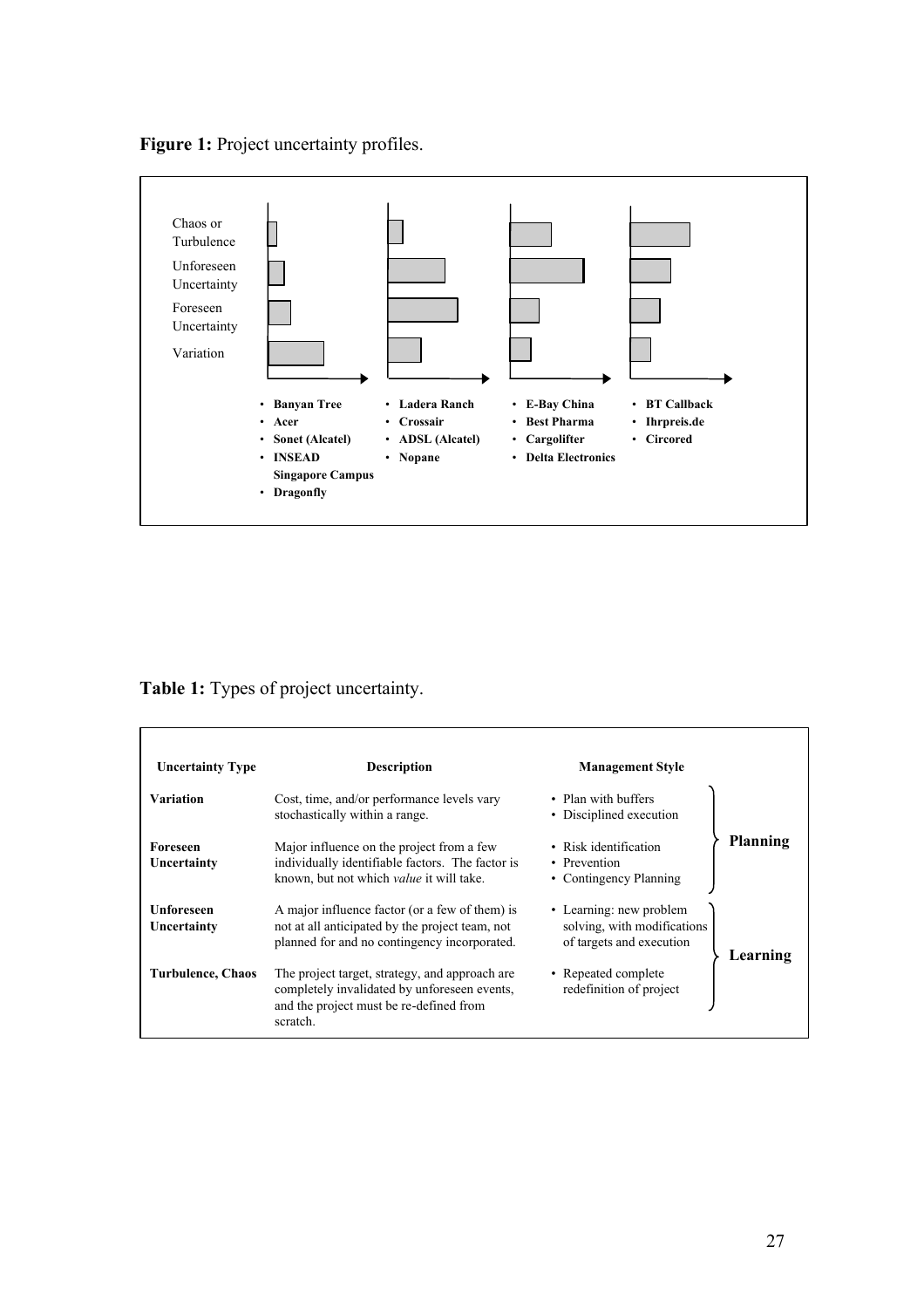**Table 2:** Focus of project management as a function of uncertainty type.

| Type of uncertainty                                                                       | <b>PM Style</b>                             | <b>Managing Tasks</b>                                                                                                                      |                                                                                       | <b>Managing Relationships</b>                                                                      |                                                                                                        |
|-------------------------------------------------------------------------------------------|---------------------------------------------|--------------------------------------------------------------------------------------------------------------------------------------------|---------------------------------------------------------------------------------------|----------------------------------------------------------------------------------------------------|--------------------------------------------------------------------------------------------------------|
|                                                                                           |                                             | <b>Planning</b>                                                                                                                            | <b>Execution</b>                                                                      | <b>Planning</b>                                                                                    | <b>Execution</b>                                                                                       |
| No uncertainty (only task and<br>relational complexity)                                   | Coordinator<br>$\&$<br>master<br>scheduler. | Plan the<br>nature and<br>sequence of<br>tasks based<br>on<br>experience.                                                                  | Monitoring<br>of project<br>progress<br>against<br>project plan.                      | Identify<br>interest<br>conflicts, and<br>codify<br>responsibilities<br>and<br>deliverables.       | Coordination of<br>stakeholders<br>and suppliers                                                       |
| critical path<br>Critical<br>Path Method                                                  |                                             | Work break-<br>down<br>structures,<br>Activity<br>networks<br>(CPM,<br>PERT, etc.)                                                         | <b>Gantt Chart</b>                                                                    | Contract<br>design and<br>enforcement<br>Linear<br>responsibility<br>charts                        | Enforcement of<br>deliveries by<br>parties with<br>conflicting<br>interests                            |
| <b>Variation</b>                                                                          | Trouble<br>shooter and<br>expeditor         | Buffers at<br>strategic<br>locations in<br>critical path;<br>control<br>limits for<br>corrective<br>action;<br>Simulation<br>of scenarios. | Monitor<br>deviation<br>from<br>intermediate<br>targets                               | Clearly<br>identify and<br>communicate<br>expected<br>performance<br>criteria.                     | Monitor<br>performance<br>against<br>performance<br>criteria.                                          |
| Critical Chain:<br>buffer management                                                      |                                             | Change<br>control<br>procedures                                                                                                            | Use of<br>control<br>charts                                                           | Monitoring of<br>linear<br>responsibility<br>charts                                                | Maintain some<br>flexibility with<br>key<br>stakeholders.                                              |
| <b>Foreseen uncertainty</b><br>outcome                                                    | Consolidator<br>of project<br>achievements  | Anticipate<br>alternative<br>paths to<br>project goal<br>through<br>decision tree<br>techniques                                            | Identify<br>occurrences<br>of foreseen<br>risks and<br>trigger<br>contingency         | Increase<br>awareness for<br>changes in<br>environment<br>along known<br>criteria or<br>dimensions | Inform and<br>motivate<br>stakeholders in<br>order to cope<br>with switches in<br>project<br>execution |
| Decision tree<br>decision node<br>X,<br>Chance node<br>$X_2$<br>go<br>х,<br>$X_4$<br>stop |                                             | Developmen<br>t of thorough<br>risk lists<br>Contingency<br>planning,<br>decision<br>analysis.                                             | Monitor<br>uncertainty<br>through<br>indicators<br>e.g. Earned<br>Value<br>Assessment | Occupy the<br>"white<br>spaces"in the<br>contract; share<br>'risk lists' with<br>stakeholders      | Force field<br>analysis                                                                                |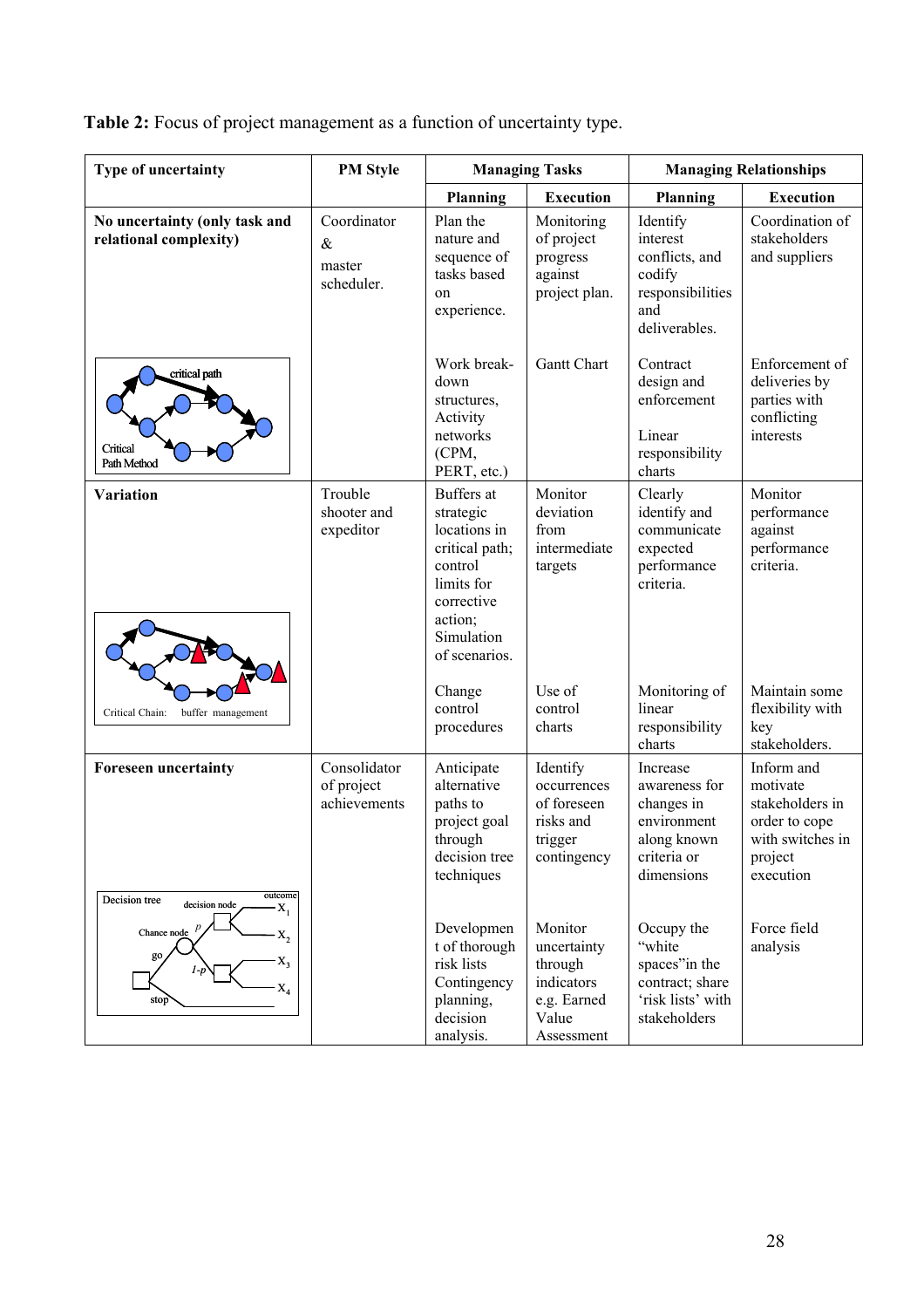**Table 2 (***cont***):** Focus of project management as a function of uncertainty type.

| <b>Type of</b>                                                                     | <b>PM Style</b>                                                       |                                                                                 | <b>Managing Tasks</b>                                                                            |                                                                                                  | <b>Managing Relationships</b>                                                        |
|------------------------------------------------------------------------------------|-----------------------------------------------------------------------|---------------------------------------------------------------------------------|--------------------------------------------------------------------------------------------------|--------------------------------------------------------------------------------------------------|--------------------------------------------------------------------------------------|
| Uncertainty                                                                        |                                                                       | Planning                                                                        | <b>Execution</b>                                                                                 | <b>Planning</b>                                                                                  | <b>Execution</b>                                                                     |
| Unforeseen uncertainty<br>Evolving<br>X,<br>decision tree<br>x,<br>go              | Flexible<br>orchestrator<br>and networker<br>as well as<br>ambassador | Build in the<br>ability to add<br>a set of new<br>tasks to the<br>decision tree | Scan the<br>horizon for<br>early signs of<br>non-<br>anticipated<br>influences.                  | Ability to<br>mobilise new<br>partners in the<br>network who<br>can help solve<br>new challenges | Maintain flexible<br>relationships and<br>strong<br>communication<br>channels        |
| x,<br>stop<br>Parameter (chance node) recognized at this point                     |                                                                       | <b>Iterative</b><br>planning                                                    | Build and<br>mobilise<br>network for<br>scanning and<br>technology<br>watch                      | Plan for mutual<br>dependencies<br>e.g. dedicated<br>assets                                      | Favour personal<br>relationships and<br>build mutually<br>beneficial<br>dependencies |
| Chaos<br>Iteration (new<br>projects)<br>Further<br>decisions<br>(not<br>plannable) | Entrepreneur &<br>Knowledge<br>manager.                               | Iteration and<br>gradual<br>selection of<br>final<br>approach.                  | Repeated<br>verification<br>of learning<br>goals; detail<br>plan only to<br>next<br>verification | Build long-<br>term<br>relationships in<br>order to create<br>interest<br>alignment              | Close linking with<br>users and leaders in<br>the field.                             |
|                                                                                    |                                                                       | Plan for<br>parallel<br>development                                             | Rapid<br>prototyping<br>and ruthless<br>go/no go<br>decisions                                    | Replace<br>codified<br>contracts with<br>partnerships                                            | Direct and constant<br>feedback from<br>markets and<br>technology<br>providers.      |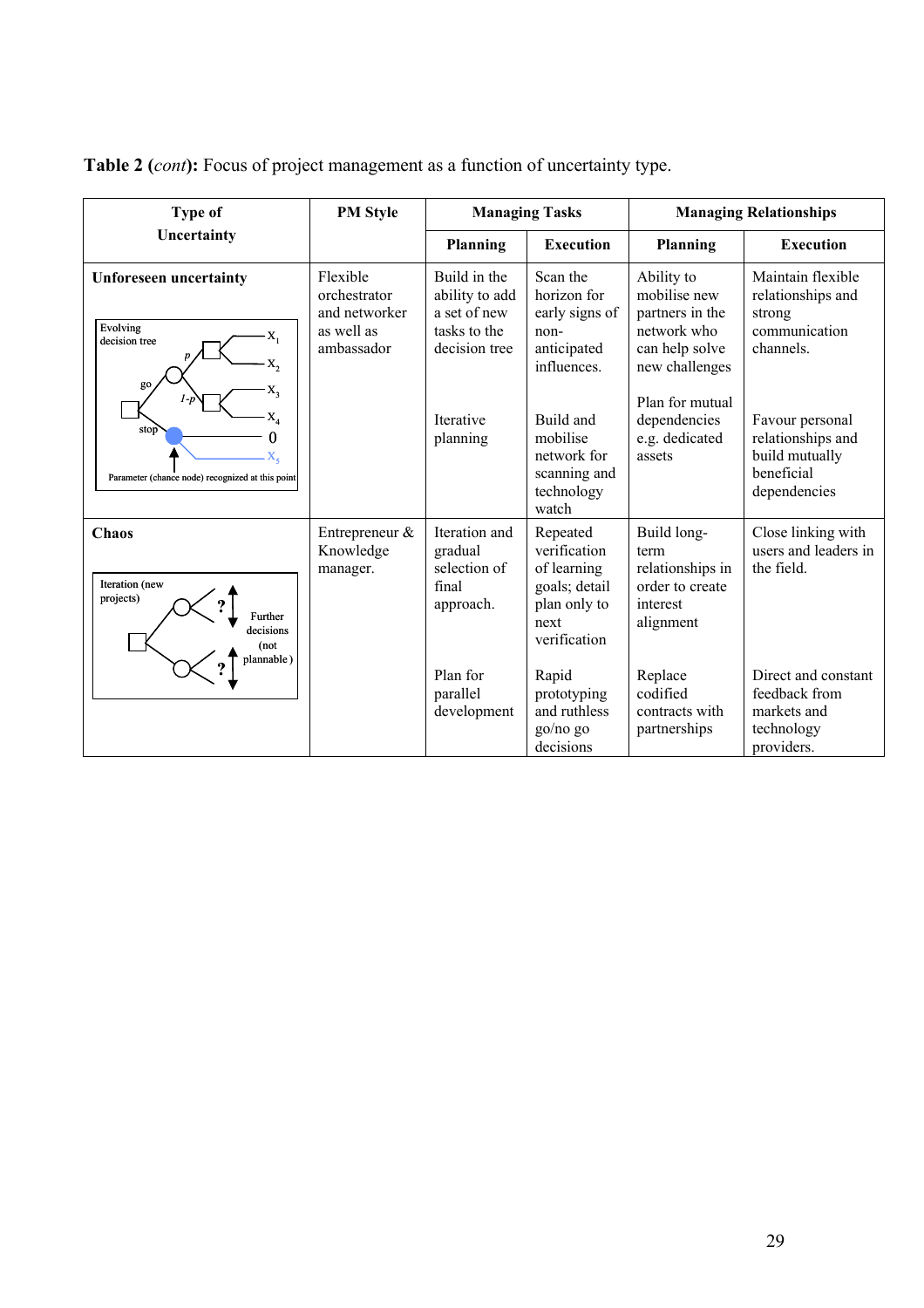|                                      | <b>Planning</b><br><b>Systems</b>                                                                                              | Coordination &<br><b>Incentives</b>                                                                                   | <b>Monitoring</b><br><b>Systems</b>                                                                                                 |
|--------------------------------------|--------------------------------------------------------------------------------------------------------------------------------|-----------------------------------------------------------------------------------------------------------------------|-------------------------------------------------------------------------------------------------------------------------------------|
| <b>Variation</b>                     | Task scheduling<br>$\bullet$<br><b>Buffers</b><br>٠<br>Simulation                                                              | Target setting<br>$\bullet$<br>Workstructure,<br>responsibilities<br>Coordination in<br>hierarchy                     | Target achievement<br>$\bullet$<br>Progress tracking<br>(e.g., %complete)                                                           |
| Foreseen<br>Uncertainty              | Uncertainty<br>Management:<br><b>Risk lists</b><br>Preventive actions<br>$\bullet$<br>Contingency plan<br>٠<br>(decision tree) | Contingent targets<br>$\bullet$<br>and contracts<br>Mutual adjustment<br>$\bullet$<br>according to events             | Contingent target<br>$\bullet$<br>achievement (per<br>tree branch)<br>Monitor risk<br>$\bullet$<br>realization                      |
| <b>Unforeseen</b><br>Uncertainty     | "Tentative" tasks<br>$\bullet$<br>Robustness<br>٠<br>scanning actions<br>٠<br>dynamic learning                                 | Relationship<br>$\bullet$<br>management,<br>flexible response in<br>mutual interest<br>Team coordination<br>(lateral) | Ongoing evaluation<br>of new events<br>Track asssured<br>$\bullet$<br>achievements<br>Track effort/<br>process used                 |
| <b>Chaos</b> or<br><b>Turbulence</b> | Overall vision<br>$\bullet$<br>Tasks to learn<br>Iteration, rapid<br>$\bullet$<br>turnaround of<br>experiments                 | Long-term trust-<br>$\bullet$<br>based relationships<br>Sharing of effort<br>and results                              | Track "experimentation<br>cycles":<br>What has been<br>learned?<br>What problem to<br>$\bullet$<br>solve next, guided<br>by vision? |

| <b>Table 3:</b> Uncertainty types and project infrastructure. |  |
|---------------------------------------------------------------|--|
|                                                               |  |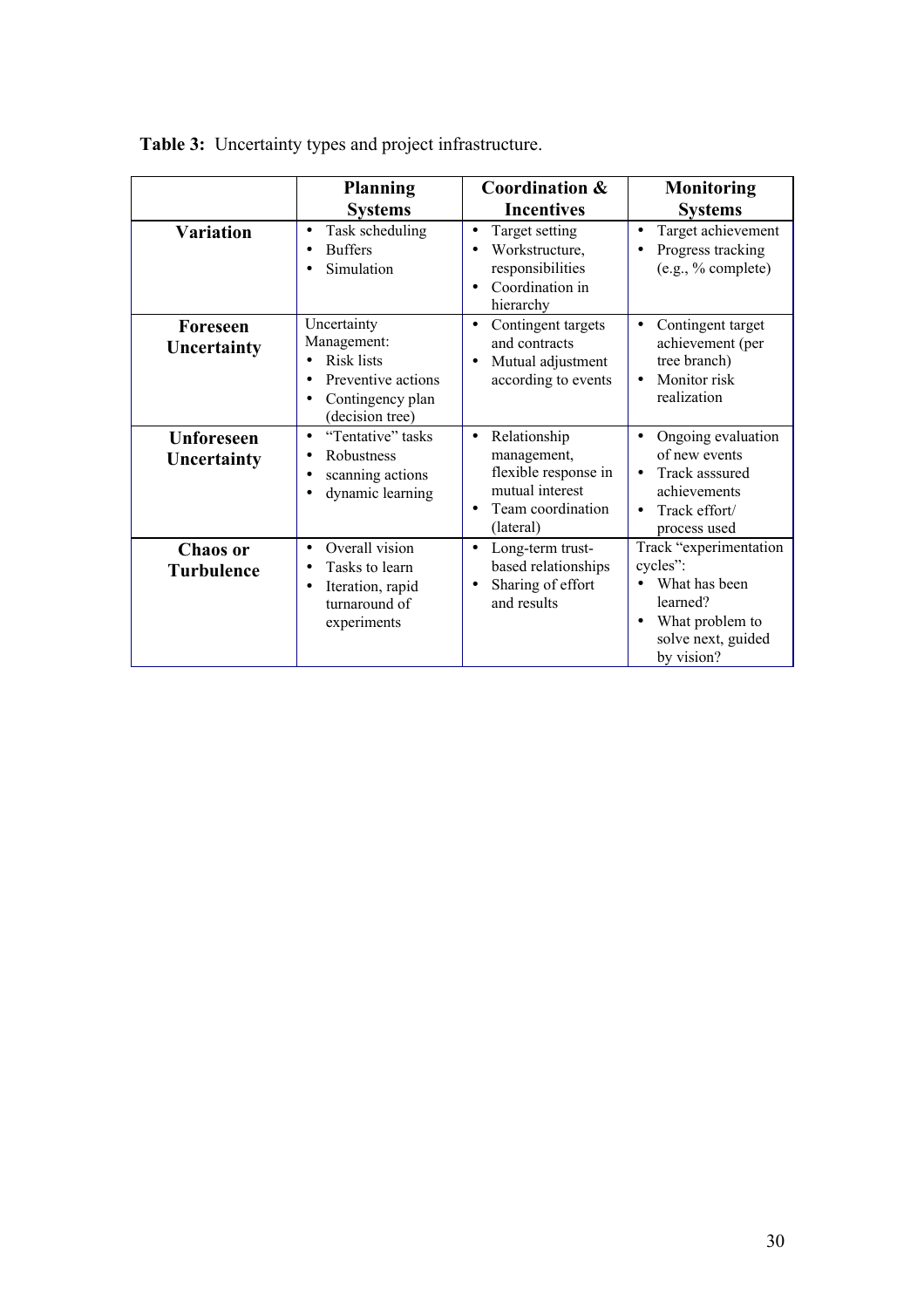# **Appendix: Project Database**

| Our research is based on detailed experience with the following projects:                                                                                                                                                                                                                                                                                                                                                                                                                                                                                                                                                                                                     |                                                                                                                                                                                                                                                                                                                                                                                                                                                                                                                                                                                                                                                                                                                                        |  |  |
|-------------------------------------------------------------------------------------------------------------------------------------------------------------------------------------------------------------------------------------------------------------------------------------------------------------------------------------------------------------------------------------------------------------------------------------------------------------------------------------------------------------------------------------------------------------------------------------------------------------------------------------------------------------------------------|----------------------------------------------------------------------------------------------------------------------------------------------------------------------------------------------------------------------------------------------------------------------------------------------------------------------------------------------------------------------------------------------------------------------------------------------------------------------------------------------------------------------------------------------------------------------------------------------------------------------------------------------------------------------------------------------------------------------------------------|--|--|
| Acer notebook computer development <sup>22</sup> : under<br>extreme time to market pressure, Acer had to get<br>schedule variation under control. They reduced<br>the number of correction loops during product<br>development and improved manufacturing ramp-<br>up quality (variation). They also concentrated the<br>responsibility for product specifications in one<br>group (interest complexity), reducing negotiation<br>loops.<br>Alcatel SONet <sup>24</sup> : a new optical transmission                                                                                                                                                                          | Banyan Tree Resort and Hotels <sup>23</sup> describes how<br>the Banyan Tree Group, a Singapore based Life<br>Stle company designs and builds its hotels. The<br>challenge here is mainly one of managing<br>variation, typical for construction and real estate<br>development, and to some extent some<br>unforeseen uncertainties, e.g. a three month ban<br>on shipping from India to the Maldives of sand, or<br>the Asian financial crisis.<br><i>Dragonfly</i> <sup>25</sup> : Uninhabited Aerial Vehicle (UAV)                                                                                                                                                                                                                 |  |  |
| system failed because of interest complexity:<br>multiple national subsidiaries faced different<br>markets, and thus had conflicting product<br>requirements. Failure to resolve conflicts<br>compromised the project. Alcatel reorganized<br>according to world-wide product lines two years<br>later.                                                                                                                                                                                                                                                                                                                                                                       | project with extreme variation (loops of activities<br>that may have to be re-done). Stochastic loops<br>make critical path planning impractical (the loops<br>dominate any critical path). Rather, planning<br>must be done with simulation, specifying<br>"confidence intervals" of completion times.                                                                                                                                                                                                                                                                                                                                                                                                                                |  |  |
| <i>INSEAD's Singapore Campus</i> <sup>26</sup> : in the last part of<br>the nineties, INSEAD, a leading international<br>business school, decided to implement the<br>innovation concept of 'one institution, two<br>campuses'. Therefore it had to construct new<br>campus facilities, launch new programs, create a<br>permanent faculty body, integrate itself in the<br>networks, etc. While there were many hick-ups<br>during the course of the project, it was delivered<br>on time and within budget. While there were<br>some foreseeable uncertainties, the project was<br>confronted with one major unforeseeable<br>uncertainty, i.e. the Asian Financial crisis. | Crossair DGPS <sup>27</sup> . Crossair worked with a small<br>supplier, an entrant into avionics systems, to<br>develop differential GPS (DGPS). The project<br>was subject to uncertainties from competitive<br>actions of other avionics companies against the<br>supplier. Ultimately, the competitors prevented<br>the system from being marketed, but Crossair<br>could apply the expertise acquired during the<br>project for other purposes (unforeseen upside).                                                                                                                                                                                                                                                                |  |  |
| Nopane <sup>28</sup> : a highly effective painkiller with<br>blockbuster potential caused side effects after<br>market introduction: low blood pressure caused<br>some patients to collapse. The side effect<br>occurred only when patients engaged in physical<br>exercise too quickly after taking the drug. Yet,<br>the drug was restricted to a niche product by a<br>risk-averse regulatory agency. The company<br>failed to anticipate this, in principle foreseen,<br>uncertainty (related drugs had shown the same<br>side effect) because interest conflicts within the<br>organization caused pre-warning systems to break<br>down.                                 | Ladera Ranch Community Construction<br>(extensive personal communications): a multi-<br>year, several hundred million dollar earth-moving<br>project for the construction of a residential<br>community in Southern California. The project<br>manager saw his job as 50% managing<br>relationships, 30% scanning the horizon for early<br>warning signs of risk, and the final 20% keeping<br>track of project activities. While the Gantt chart<br>is seen as a valuable form of communication, little<br>formal analysis is ever conducted on comparing<br>the state of the critical path activities with the<br>original project plan. This project has become an<br>exemplar for similar projects on the west coast of<br>the US. |  |  |
| <i>Alcatel</i> $(ADSL)^{29}$ is the case description of the<br>development of a new and very innovative<br>technology for multi-services network access. The<br>story is one of many foreseeable uncertainties, as<br>well as high complexity due to the very<br>complicated organizational structure of Alcatel. In<br>the end the project became a success because the<br>company organized the project as a 'virtual<br>company', simulating the conditions of a small<br>entrepreneurial company within the resource base                                                                                                                                                 | Delta Electronics <sup>30</sup> : a car entertainment systems<br>supplier develops a navigation system integrated<br>with the car entertainment system for a large<br>automotive manufacturer. The project faces<br>strong uncertainties, as Sun's Java and Windows<br>CE push into the market as software platforms.<br>The project faces substantial unforeseen<br>uncertainties as well, as the market needs of such<br>a new system cannot be foreseen or planned.                                                                                                                                                                                                                                                                 |  |  |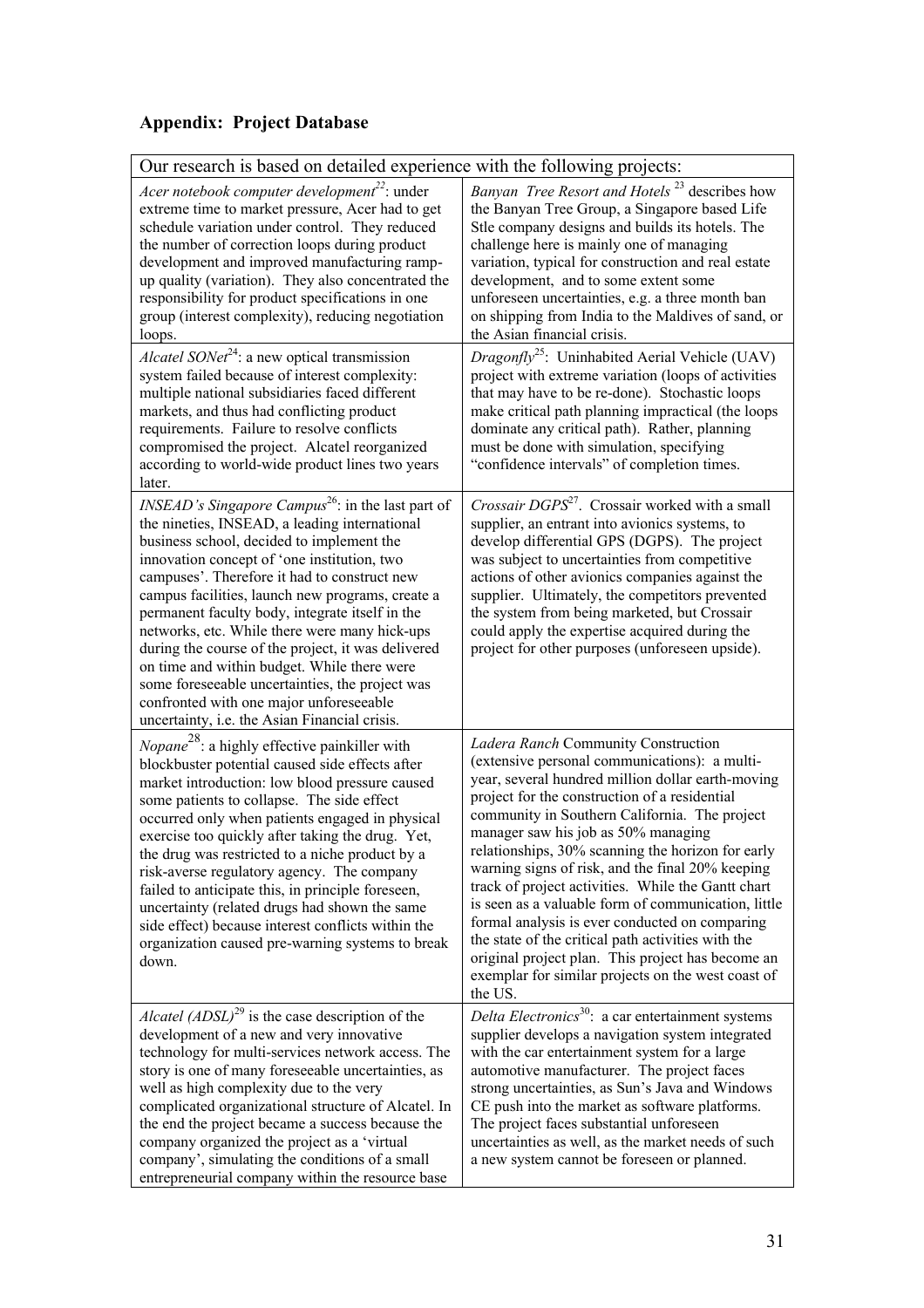| of a large organization.                                                                                                                                                                                                                                                                                                                                                                                                                                                                                                                                                                                                                                                                                                                                                                         |                                                                                                                                                                                                                                                                                                                                                                                                                                                                                                                                                                                                                                                                                                                                                                                                                                                                                                                                               |
|--------------------------------------------------------------------------------------------------------------------------------------------------------------------------------------------------------------------------------------------------------------------------------------------------------------------------------------------------------------------------------------------------------------------------------------------------------------------------------------------------------------------------------------------------------------------------------------------------------------------------------------------------------------------------------------------------------------------------------------------------------------------------------------------------|-----------------------------------------------------------------------------------------------------------------------------------------------------------------------------------------------------------------------------------------------------------------------------------------------------------------------------------------------------------------------------------------------------------------------------------------------------------------------------------------------------------------------------------------------------------------------------------------------------------------------------------------------------------------------------------------------------------------------------------------------------------------------------------------------------------------------------------------------------------------------------------------------------------------------------------------------|
| <i>Cargolifter</i> <sup>31</sup> : This start-up is in the process of<br>developing the largest airship since the 1930s, for<br>point-to-point transport of heavy and outsized<br>cargo. The company faces schedule variation (the<br>schedule is slipping), many known uncertainties<br>as they integrate new materials and components<br>for the first time, as well as unforeseen<br>uncertainties, as the market is unproven. Interest<br>complexity has been mitigated by attracting a<br>large number of small and enthusiastic<br>shareholders, reducing the dependence from a few<br>large investors with strong interests.                                                                                                                                                              | BestPharma <sup>32</sup> : the development of new drug<br>molecules faces many known uncertainties (e.g.,<br>lack of efficacy, or side-effects). In addition,<br>events may occur that cannot be anticipated.<br>BestPharma managed to estimate the opportunity<br>from possible additional indications that cannot be<br>identified in detail beforehand. Thus, they could<br>estimate the value of unforeseen uncertainties.                                                                                                                                                                                                                                                                                                                                                                                                                                                                                                                |
| E-Bay China (based on conversations with<br>management): this case illustrates the ambiguity<br>caused by applying a known business concept to a<br>new market. E-bay failed in China because they<br>used the same settlement mechanisms used in the<br>US (credit card, bank transfer). But these do not<br>work reliably and ubiquitously in China. E-bay<br>was beaten by a local start-up who successfully<br>used local financial brokers for settlement.                                                                                                                                                                                                                                                                                                                                  | Circored (personal conversations with manage-<br>ment): in 1995, the German metallurgy company<br>L. had a new technology to produce half-refined<br>ore that could directly be used in a furnace. They<br>started a joint venture with 2 US partners to build<br>a plant in Trinidad. However, the project man-<br>agement subcontractor overestimated its capab-<br>ilities, world market prices for the product fell,<br>Trinidad contractors did not perform, and the<br>technology did not work. One partner insisted on<br>being bought out in 1999. In 2000, the partners<br>almost fell out, but worked through conflicts with<br>the help of an external facilitator. In 2000, they<br>found a technological breakthrough, and are<br>producing in 2001. "All risks we thought we<br>faced did not materialize, but the ones that hit us<br>were unexpected. What came out at the end was<br>not what we expected at the beginning." |
| BT Call Back (personal conversations with BT<br>managers). In 1995, BT decided to develop a<br>display telephone with number identification.<br>The project was redefined several times (chaos):<br>In test markets, they found that consumers wanted<br>the service of knowing who called them last, but<br>were not interested in the physical display<br>telephone. Subsequent market testing caused a<br>PR battle between opponents (threat of privacy<br>when anonymously inquiring information from<br>companies) versus proponents (protection of<br>women from dirty phone calls). Finally, it turned<br>out that BT did not need to charge for the callback<br>service because the additional traffic from<br>consumers calling back the last caller provided an<br>attractive profit. | <i>Ihrpreis.de</i> (based on conversations with<br>management): this German Internet startup<br>applies the Priceline business model in Germany.<br>They had to modify their process because German<br>consumers were not willing to make an offer<br>before knowing whether they would get the<br>product. They also had to move in additional<br>services because the market grew much more<br>slowly than it had grown in the US. The final<br>product idea (attempt ongoing) involves an<br>Internet-based flight ticket search engine for<br>travel agents, which dynamically optimizes offers<br>from multiple airline reservation systems.                                                                                                                                                                                                                                                                                             |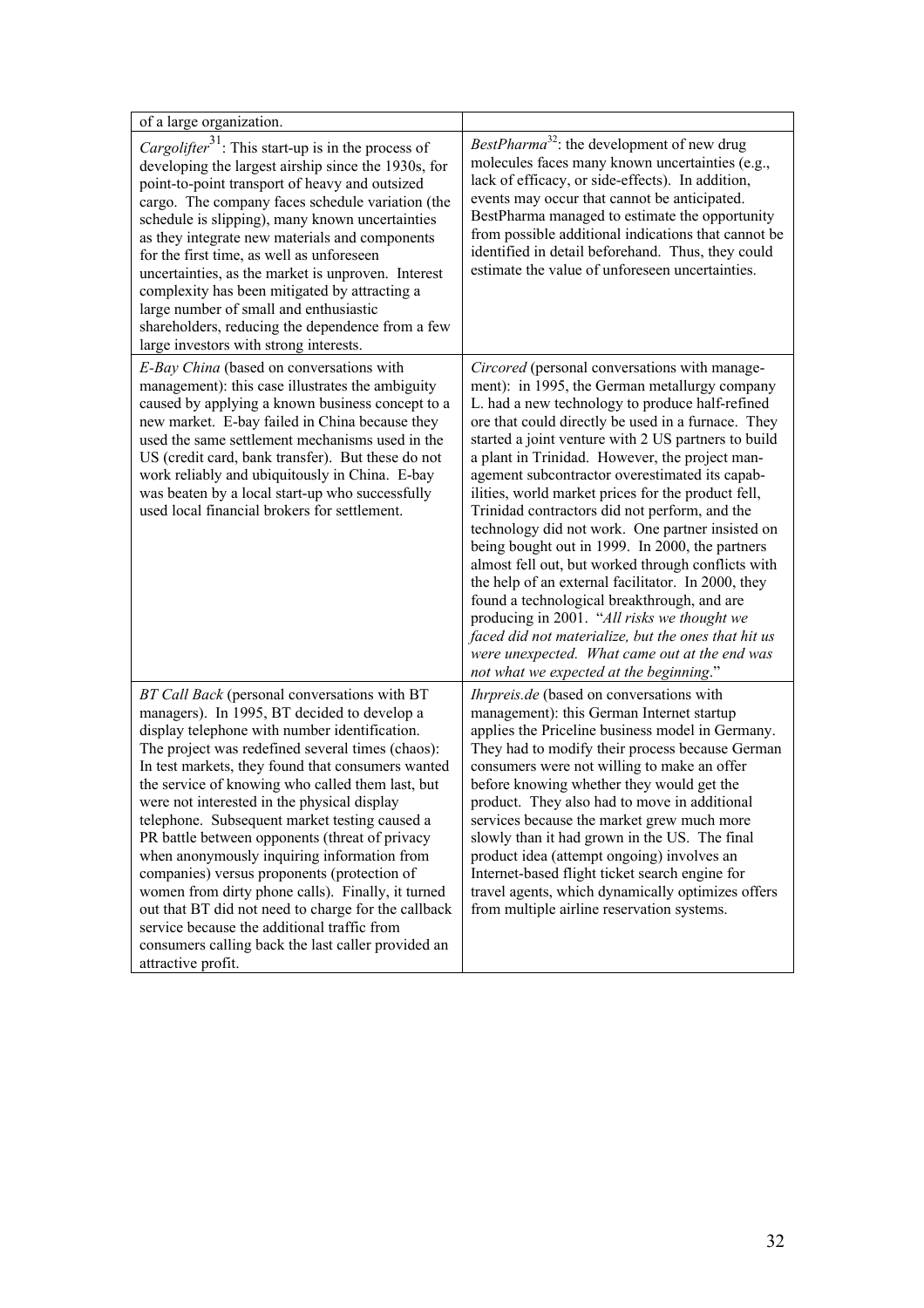$\overline{a}$ 

- <sup>3</sup> Lockyer, K.G. 1969. *An Introduction to Critical Path Analysis*. London: Pitman and Sons.
- 4 Pritsker, A.A.B. 1966. *GERT: Graphical Evaluation and Review Technique*. Santa Monica: The Rand Corporation, Memorandum RM-4973-NASA. The literature on network planning and scheduling is huge and beyond the scope of this article; the reader may refer to a textbook such as Meredith, J. R., S. J. Mantel, 1995, *Project Management – a Managerial Approach*, 3rd, ed., Wiley.
- <sup>5</sup> Chapman, C.B. 1990. A Risk Engineering Approach to Project Risk Management. *International Journal of Project Management* 8: 5-16.
- <sup>6</sup> Kepner Tregoe, 1992, "Analysis of Potential Problems," company brochure (in German).
- <sup>7</sup> McFarlan F. W., 1981, Portfolio Approach to Information Systems, *Harvard Business Review*, Sept. Oct. 1981 (pg: 146).
- 8 Shenhar, A. J., D. ZDvir, 1996, Toward a Typological Theory of Project Management, *Research Policy* 25, 607 – 632.
- 9 Schrader, S., W. M. Riggs, R. P. Smith, 1993, Choice over Uncertainty and Ambiguity in Technical Problem Solving, *Journal of Engineering and Technology Management* 10, 73-99.
- <sup>10</sup> In a related theoretical paper, we have argued that the different types of uncertainty demand fundamentally different types of decision logic, see Pich, M. T. C. H. Loch, and A. De Meyer, 2001, On Uncertainty and Complexity in Project Management, INSEAD Working Paper.
- <sup>11</sup> Goldratt, E.M., 1997, *Critical Chain*. New York: North River Press.
- <sup>12</sup> Cusumano, M. A., M. W. Selby, 1995, *Microsoft Secrets*, New York: Free Press.
- <sup>13</sup> Terwiesch, C., and C. H. Loch, 1999, Managing the Process of Engineering Change Orders, *Journal of Product Innovation Management* 16 (2), 160 - 172.
- <sup>14</sup> Krouwer, J. S., 1998, Beware the Percent Complete Metric, *Research Technology Management*, July-August,  $13 - 15$ .
- <sup>15</sup> Loch, C. H., K. Bode-Greuel, 2001, Evaluating Growth Options as Sources of Value for Pharmaceutical Research Projects, *Research Management* 31 (2), 231-248.
- <sup>16</sup> Iansiti, M., and A. MacCormack, 1997, Developing Products on Internet Time. *Harvard Business Review* September-October, 108 – 117.
- <sup>17</sup> Bensaou B.M., 1999, Collaboration Support Technologies in Interorganizational Relationships: an Empirical Investigation in Buyer-Supplier Joint Design Activities, INSEAD Working Paper 99/78/TM/ABA
- <sup>18</sup> De Meyer A., 1992, Tech Talk: How Managers are Stimulating Global R&D Communication, *Sloan Management Review,* Spring, 49-58
- <sup>19</sup> See, e.g., Smith, R. P., S. D. Eppinger, 1997, A Predictive Model of Sequential Iteration in Engineering Design, *Management Science* 43 (8), 1104 – 1120, and see also Mihm, J., C. H. Loch, A. Huchzermeier, 2001, A Dynamic Model of Problem Solving in Complex Projects, INSEAD Working Paper.
- <sup>20</sup> Morris, P. W. G., and G. H. Hugh, 1987, *The Anatomy of Major Projects*. Chichester: Wiley. See also Genus A., 1997, Managing Large Scale Technology and Inter-organizational relations: the Case of the Channel Tunnel, *Research Policy* 26, 169-189.
- <sup>21</sup> See Loch, C. H. and U. A. S. Tapper, 2001, Implementing a Strategy-Driven Performance Measurement System for an Applied Research Group, *Journal of Product Innovation Management*, in press.
- <sup>22</sup> Loch. C. H., 1999, Acer Mobile Systems Unit (A and B), INSEAD case study.
- <sup>23</sup> De Meyer Arnoud and Chua Chei Hwee, 2001, Banyan Tree Resorts and Hotels: Building the Physical Product, INSEAD Case Study.
- $24$  De Meyer, A., 1992, Product development for Line Transmission Systems Within Alcatel NV, INSEAD case study.
- <sup>25</sup> Loch, C., A. De Meyer, S. Kavadias, 2000, Dragonfly. INSEAD Case Study.
- <sup>26</sup> Fayard A.L., 2001, Creating the INSEAD campus in Singapore, in preparation.
- <sup>27</sup> Loch, C. H., 1998, Crossair: the Introduction of DGPS. INSEAD case study.
- <sup>28</sup> Loch C., C. Terwiesch, 1997, op. cit.
- <sup>29</sup> Verdin Paul and Arnoud De Meyer, 2000, Alcatel Access Systems, INSEAD Case Study.

<sup>1</sup> Simon, H., 1965. *The Science of the Artificial.* Boston: MIT Press, 2<sup>nd</sup> ed.

<sup>2</sup> Usually, these two aspects are described separately, see, for example, Tatikonda, M. V., S. R. Rosenthal, 2000, Technology Novelty, Project Complexity, and Product Development Execution Success, *IEEE Transactions on Engineering Management* 47 (1), 74 – 87; or Davies, A., T. Brady, 2000, Organisational Capabilities and Learning in Complex Product Systems: Towards Repeatable Solutions, *Research Policy* 29, 931 – 953.